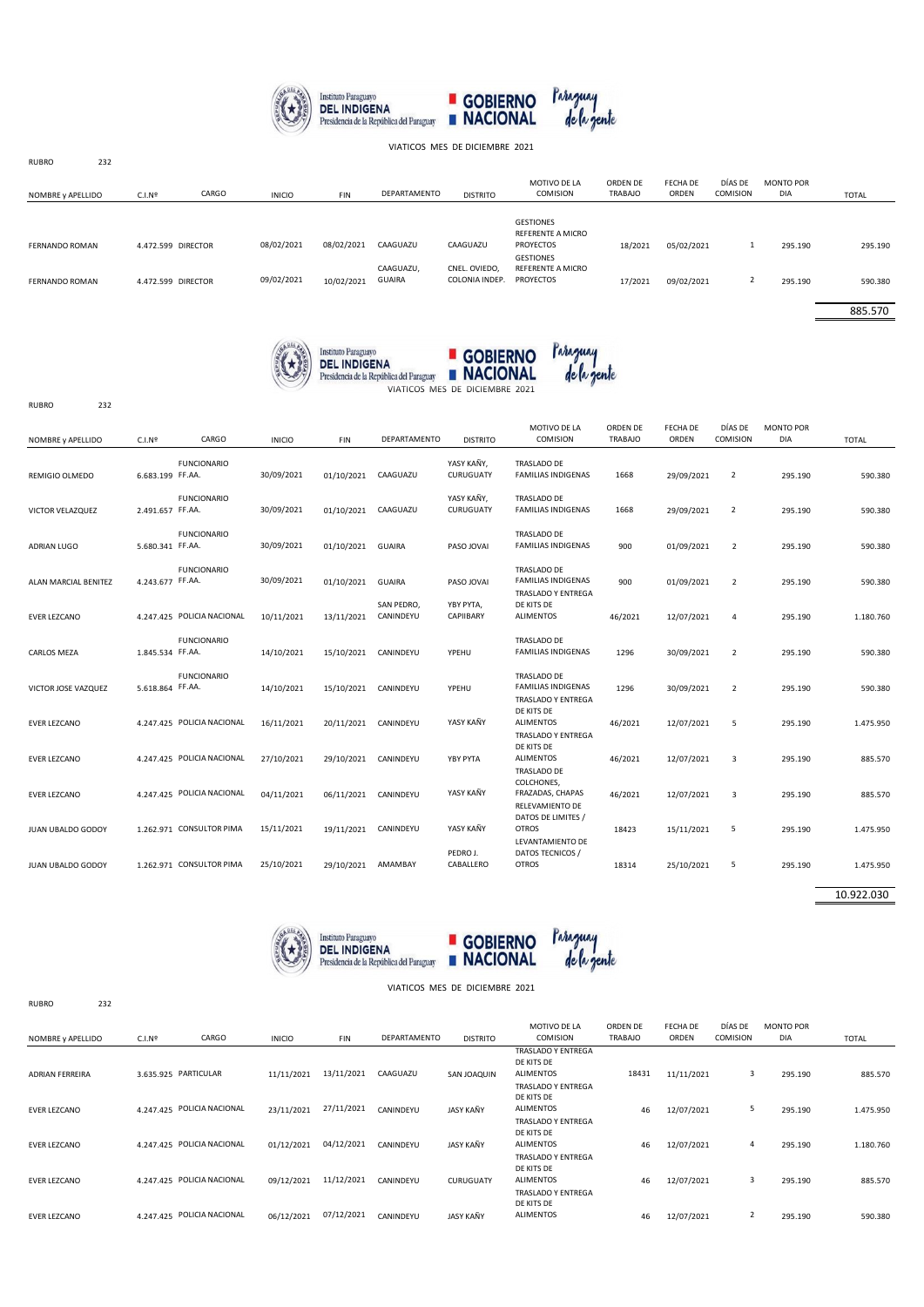RUBRO 232

6.789.370





| NOMBRE y APELLIDO          | C.I.N <sup>2</sup> | CARGO                                              | <b>INICIO</b> | <b>FIN</b>           | DEPARTAMENTO                                      | <b>DISTRITO</b>                                              | MOTIVO DE LA<br>COMISION                                                                   | ORDEN DE<br><b>TRABAJO</b> | FECHA DE<br>ORDEN | DÍAS DE<br>COMISION | <b>MONTO POR</b><br>DIA | <b>TOTAL</b> |
|----------------------------|--------------------|----------------------------------------------------|---------------|----------------------|---------------------------------------------------|--------------------------------------------------------------|--------------------------------------------------------------------------------------------|----------------------------|-------------------|---------------------|-------------------------|--------------|
| <b>CLAUDIO MILTOS</b>      |                    | CHOFER DPTO<br>636.921 TRANSPORTE                  | 24/11/2021    | 25/11/2021           | CAAGUAZU                                          | VAQUERIA                                                     | TRASLADO DE<br>PACIENTE DE ALTA                                                            | 17440                      | 23/11/2021        | $\overline{2}$      | 295.190                 | 590.380      |
| ANTONIO MACHUNE            |                    | 3.943.327 ASISTENTE DAI                            | 24/11/2021    | 25/11/2021           | CAAGUAZU                                          | VAQUERIA                                                     | TRASLADO DE<br>PACIENTE DE ALTA                                                            | 17440                      | 23/11/2021        | $\overline{2}$      | 295.190                 | 590.380      |
| <b>GLADYS JARA</b>         |                    | <b>ASISTENTE</b><br>757.638 REGISTRO<br>JEFA DPTO. | 16/11/2021    | 19/11/2021           | <b>BOQUERON</b>                                   | MCAL.<br><b>ESTIGARRIBIA</b>                                 | <b>DOCUMENTACION</b>                                                                       | 5386                       | 02/11/2021        | 4                   | 295.190                 | 1.180.760    |
| CRISTINA ROLON             |                    | <b>GESTION</b><br>4.372.777 ADMINISTRA             | 16/11/2021    | 19/11/2021           | <b>BOQUERON</b>                                   | MCAL.<br><b>ESTIGARRIBIA</b>                                 | DOCUMENTACION<br><b>VERIFICACION DE</b>                                                    | 5386                       | 02/11/2021        | 4                   | 295.190                 | 1.180.760    |
| SERGIO ACHUCARRO           |                    | 2.152.838 TECNICO DGT                              | 22/11/2021    | 26/11/2021           | CANINDEYU,<br>CONCEPCION                          | JASY KAÑY,<br>CONCEPCION                                     | <b>LINDEROSY</b><br>RELEVAMIENTO DE<br><b>DATOS</b><br>VERIFICACION DE<br><b>LINDEROSY</b> | 18449                      | 19/11/2021        | 5                   | 295.190                 | 1.475.950    |
| CARLOS FRANCO              |                    | 730.926 JEFE DPTO                                  | 22/11/2021    | 26/11/2021           | CANINDEYU,<br>CONCEPCION                          | JASY KAÑY,<br>CONCEPCION                                     | RELEVAMIENTO DE<br><b>DATOS</b><br><b>VERIFICACION DE</b>                                  | 18449                      | 19/11/2021        | 5                   | 295.190                 | 1.475.950    |
| <b>ANTONIO FRETES</b>      |                    | JEFE DPTO<br>1.054.326 AGRIMENSURA                 | 24/11/2021    | 26/11/2021           | <b>ITAPUA</b>                                     | CARLOS A. LOPEZ LINDEROS                                     | <b>DIMENSIONES Y</b><br><b>VERIFICACION DE</b>                                             | 80/2021                    | 23/11/2021        | 3                   | 295.190                 | 885.570      |
| <b>FLAVIO GIMENEZ</b>      |                    | 856.095 TECNICO DGT                                | 24/11/2021    | 26/11/2021           | <b>ITAPUA</b>                                     | CARLOS A. LOPEZ LINDEROS                                     | <b>DIMENSIONES Y</b><br><b>VERIFICACION DE</b>                                             | 80/2021                    | 23/11/2021        | 3                   | 295.190                 | 885.570      |
| CLAUDELINA GONZALEZ        |                    | 3.383.146 TECNICO DGPPI<br><b>DIRECTOR</b>         | 24/11/2021    | 26/11/2021           | <b>ITAPUA</b>                                     | CARLOS A. LOPEZ LINDEROS<br>NUEVA                            | <b>DIMENSIONES Y</b><br>RELEVAMIENTO DE                                                    | 80/2021                    | 23/11/2021        | 3                   | 295.190                 | 885.570      |
| <b>DIEGO FLORES</b>        |                    | 3.567.374 REGISTRO<br><b>CHOFER DPTO</b>           | 23/11/2021    | 24/11/2021           | CANINDEYU                                         | ESPERANZA                                                    | <b>DATOS</b><br>TRASLADO DE                                                                | 202/2021                   | 22/11/2021        | $\overline{2}$      | 295.190                 | 590.380      |
| <b>CLAUDIO MILTOS</b>      |                    | 636.921 TRANSPORTE                                 | 29/11/2021    | 30/11/2021           | CANINDEYU                                         | JASY KAÑY                                                    | PACIENTE DE ALTA<br>TRASLADO DE                                                            | 17441                      | 29/11/2021        | $\overline{2}$      | 295.190                 | 590.380      |
| ANTONIO MACHUNE            |                    | 3.943.327 ASISTENTE DAI                            | 29/11/2021    | 30/11/2021           | CANINDEYU                                         | JASY KAÑY                                                    | PACIENTE DE ALTA                                                                           | 17441                      | 29/11/2021        | $\overline{2}$      | 295.190                 | 590.380      |
| <b>LINA FRANCO</b>         |                    | 1.768.999 JEFA DPTO TECNICO                        | 25/11/2021    | 26/11/2021           | CAAGUAZU,<br>GUAIRA                               | SAN JOAQUIN,<br>REPATRIACION,<br>PASO JOVAI,<br>SAN JOAQUIN, | ABORDAJE DE<br><b>FAMILIAS INDIGENAS</b>                                                   | 17446                      | 25/11/2021        | $\overline{2}$      | 295.190                 | 590.380      |
| OSCAR ESPINOLA             |                    | ASISTENTE<br>699.338 LOGISTICA                     | 25/11/2021    | 26/11/2021           | CAAGUAZU,<br>GUAIRA                               | REPATRIACION,<br>PASO JOVAI,<br>SAN JOAQUIN,                 | ABORDAJE DE<br><b>FAMILIAS INDIGENAS</b>                                                   | 17446                      | 25/11/2021        | $\overline{2}$      | 295.190                 | 590.380      |
| <b>CHRISTIAN FLORENTIN</b> |                    | <b>CHOFER DPTO</b><br>2.140.660 TRANSPORTE         | 25/11/2021    | 26/11/2021           | CAAGUAZU,<br>GUAIRA                               | REPATRIACION,<br>PASO JOVAI,                                 | ABORDAJE DE<br><b>FAMILIAS INDIGENAS</b>                                                   | 17446                      | 25/11/2021        | $\overline{2}$      | 295.190                 | 590.380      |
| <b>LINA FRANCO</b>         |                    | 1.768.999 JEFA DPTO TECNICO                        | 23/11/2021    | 24/11/2021           | ALTO PARANA                                       | HERNANDARIAS                                                 | CAPACITACION                                                                               | 39/2021                    | 22/11/2021        | $\overline{2}$      | 295.190                 | 590.380      |
| ALBA GUILLEN               |                    | 2.327.033 TECNICO DPE                              | 23/11/2021    | 24/11/2021           | ALTO PARANA                                       | HERNANDARIAS                                                 | CAPACITACION                                                                               | 39/2021                    | 22/11/2021        | $\overline{2}$      | 295.190                 | 590.380      |
| NORMA GONZALEZ             |                    | 2.258.088 JEFA DPTO                                | 25/11/2021    | 26/11/2021           | CANINDEYU                                         | CURUGUATY                                                    | REALIZAR CONSULTA<br>LIBRE, PREVIA E<br>INFORMADA<br>TRASLADO Y ENTREGA                    | 38/2021                    | 24/11/2021        | $\overline{2}$      | 295.190                 | 590.380      |
| CAYETANO MARTINEZ          |                    | CHOFER DPTO<br>1.527.954 TRANSPORTE                | 23/11/2021    | 27/11/2021 CANINDEYU |                                                   | JASY KAÑY                                                    | DE KITS DE<br><b>ALIMENTOS</b><br>TRASLADO Y ENTREGA                                       | 17428                      | 23/11/2021        | 5                   | 295.190                 | 1.475.950    |
| AUGUSTO ORTIGOZA           |                    | ASISTENTE<br>829.745 LOGISTICA                     | 23/11/2021    | 27/11/2021           | CANINDEYU                                         | JASY KAÑY                                                    | DE KITS DE<br><b>ALIMENTOS</b>                                                             | 17428                      | 23/11/2021        | 5                   | 295.190                 | 1.475.950    |
| FRANCISCO OJEDA            |                    | <b>CHOFER DPTO</b><br>2.351.476 TRANSPORTE         | 23/11/2021    | 27/11/2021           | CANINDEYU                                         | JASY KAÑY                                                    | TRASLADO Y ENTREGA<br>DE KITS DE<br><b>ALIMENTOS</b><br>TRASLADO Y ENTREGA                 | 17427                      | 23/11/2021        | 5                   | 295.190                 | 1.475.950    |
| MERARDO RODRIGUEZ          |                    | ASISTENTE<br>1.115.653 LOGISTICA                   | 23/11/2021    | 27/11/2021           | CANINDEYU                                         | JASY KAÑY                                                    | DE KITS DE<br><b>ALIMENTOS</b><br>TRASLADO Y ENTREGA                                       | 17427                      | 23/11/2021        | 5                   | 295.190                 | 1.475.950    |
| MIGUEL PERALTA             |                    | CHOFER DPTO<br>1.935.966 TRANSPORTE                | 23/11/2021    | 27/11/2021           | CANINDEYU                                         | JASY KAÑY                                                    | DE KITS DE<br><b>ALIMENTOS</b><br>TRASLADO Y ENTREGA                                       | 17429                      | 23/11/2021        | 5                   | 295.190                 | 1.475.950    |
| ARNALDO OJEDA              |                    | 2.358.893 TECNICO LOGISTICA                        | 23/11/2021    | 27/11/2021           | CANINDEYU                                         | JASY KAÑY                                                    | DE KITS DE<br><b>ALIMENTOS</b>                                                             | 17429                      | 23/11/2021        | 5                   | 295.190                 | 1.475.950    |
| <b>CLAUDIO MILTOS</b>      |                    | <b>CHOFER DPTO</b><br>636.921 TRANSPORTE           | 01/12/2021    | 02/12/2021           | PRESIDENTE HAYES VILLA HAYES                      |                                                              | TRASLADO DE<br>PACIENTE DE ALTA                                                            | 18472                      | 01/12/2021        | $\overline{2}$      | 295.190                 | 590.380      |
| OSCAR ESPINOLA             |                    | ASISTENTE<br>699.338 LOGISTICA                     | 01/12/2021    | 02/12/2021           | PRESIDENTE HAYES VILLA HAYES                      |                                                              | TRASLADO DE<br>PACIENTE DE ALTA<br><b>VERIFICACION DE</b>                                  | 18472                      | 01/12/2021        | $\overline{2}$      | 295.190                 | 590.380      |
| SERGIO ACHUCARRO           |                    | 2.152.838 TECNICO DGT                              | 30/11/2021    | 03/12/2021           | SAN<br>PEDRO, CANINDEY GUAJAYBI, NVA.<br>U<br>SAN | ESPERANZA                                                    | <b>LINDEROSY</b><br>RELEVAMIENTO DE<br><b>DATOS</b><br>VERIFICACION DE<br><b>LINDEROSY</b> | 132/2021                   | 29/11/2021        | 4                   | 295.190                 | 1.180.760    |
| OSMAR UBEDA                |                    | 2.001.077 DIRECTOR DGT                             | 30/11/2021    | 03/12/2021           | PEDRO, CANINDEY GUAJAYBI, NVA.<br>U               | ESPERANZA                                                    | RELEVAMIENTO DE<br><b>DATOS</b><br>VERIFICACION DE                                         | 132/2021                   | 29/11/2021        | 4                   | 295.190                 | 1.180.760    |
| ROBERTO GODOY              |                    | 1.875.000 TECNICO DGT                              | 30/11/2021    | 03/12/2021           | SAN<br>PEDRO, CANINDEY GUAJAYBI, NVA.<br>U        | ESPERANZA                                                    | <b>LINDEROSY</b><br>RELEVAMIENTO DE<br><b>DATOS</b>                                        | 132/2021                   | 29/11/2021        | 4                   | 295.190                 | 1.180.760    |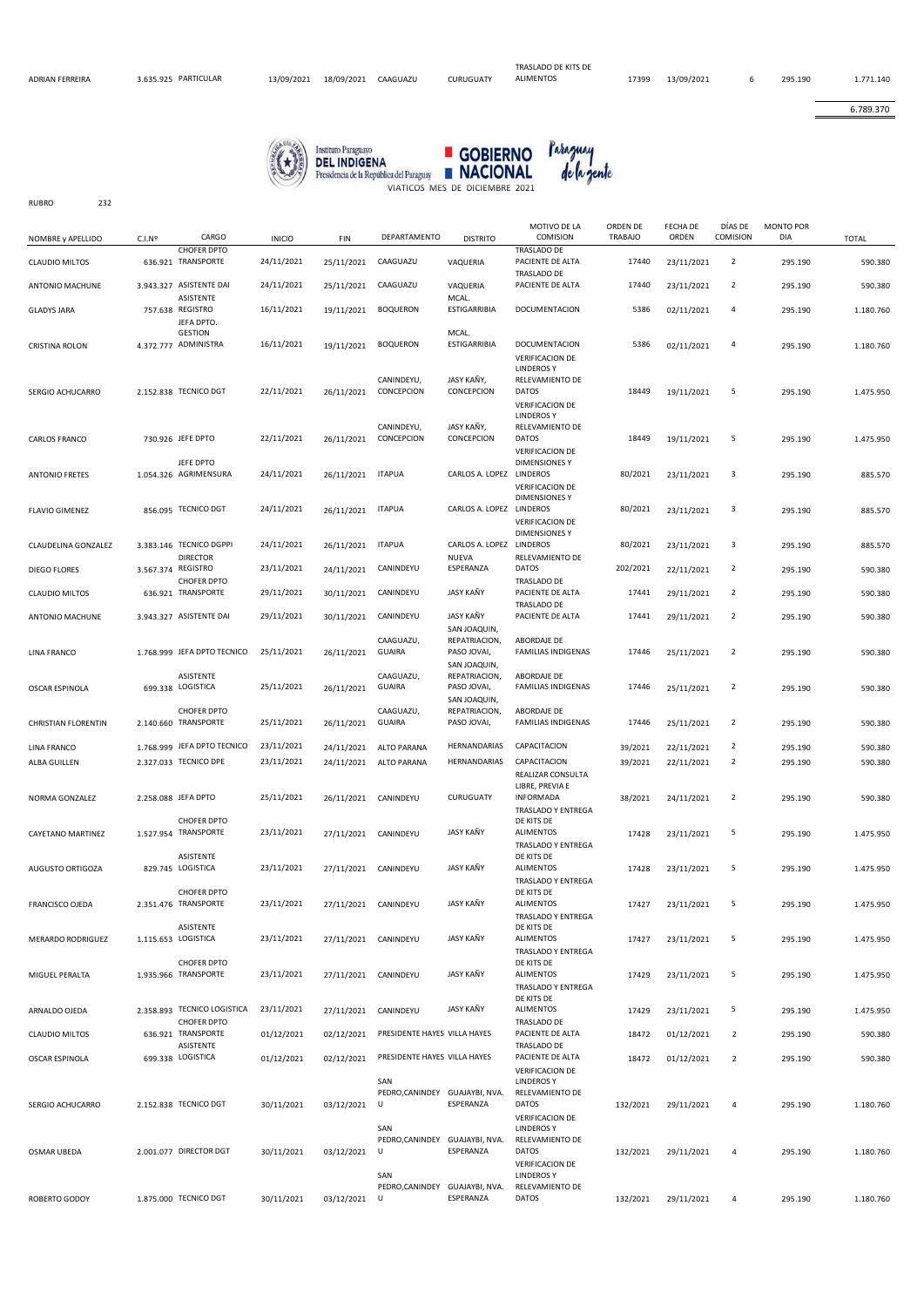| <b>OSMAR UBEDA</b>     | 2.001.077 DIRECTOR DGT              | 23/11/2021 | 26/11/2021 | SAN<br>PEDRO, CANINDEY<br>U | YPEJHUY, VILLA<br>YGATIMI | <b>VERIFICACION DE</b><br><b>LINDEROSY</b><br>RELEVAMIENTO DE<br><b>DATOS</b><br><b>VERIFICACION DE</b> | 120/2021 | 23/11/2021 | 4              | 295.190 | 1.180.760 |
|------------------------|-------------------------------------|------------|------------|-----------------------------|---------------------------|---------------------------------------------------------------------------------------------------------|----------|------------|----------------|---------|-----------|
|                        |                                     |            |            | SAN<br>PEDRO.CANINDEY       | YPEJHUY, VILLA            | <b>LINDEROS Y</b><br>RELEVAMIENTO DE                                                                    |          |            |                |         |           |
| <b>ROBERTO GODOY</b>   | 1.875.000 TECNICO DGT               | 23/11/2021 | 26/11/2021 | U                           | YGATIMI                   | <b>DATOS</b>                                                                                            | 120/2021 | 23/11/2021 | $\overline{4}$ | 295.190 | 1.180.760 |
|                        | <b>CHOFER DPTO</b>                  |            |            |                             |                           | TRASLADO DE                                                                                             |          |            |                |         |           |
| <b>CLAUDIO MILTOS</b>  | 636.921 TRANSPORTE                  | 03/12/2021 | 04/12/2021 | CAAZAPA                     | <b>TAVA'I</b>             | PACIENTE DE ALTA                                                                                        | 18473    | 02/12/2021 | $\overline{2}$ | 295.190 | 590.380   |
|                        |                                     |            |            |                             |                           | TRASLADO DE                                                                                             |          |            |                |         |           |
| ANTONIO MACHUNE        | 3.943.327 ASISTENTE DAI             | 03/12/2021 | 04/12/2021 | CAAZAPA                     | <b>TAVA'I</b>             | PACIENTE DE ALTA                                                                                        | 18473    | 02/12/2021 | $\overline{2}$ | 295.190 | 590.380   |
|                        |                                     |            |            |                             |                           | DIAGNOSTICO DE                                                                                          |          |            |                |         |           |
|                        | <b>ASESOR</b>                       |            |            |                             |                           | <b>NECESIDADES</b>                                                                                      |          |            |                |         |           |
| <b>VICTOR SMITH</b>    | 4.190.593 ETNODESARROLLO            | 11/11/2021 | 12/11/2021 | CANINDEYU                   | CURUGUATY                 | <b>URGENTES</b>                                                                                         | 165/2021 | 11/11/2021 | $\overline{2}$ | 295.190 | 590.380   |
|                        |                                     |            |            |                             |                           | DIAGNOSTICO DE                                                                                          |          |            |                |         |           |
|                        | <b>ASESOR</b>                       |            |            |                             |                           | NECESIDADES                                                                                             |          |            |                |         |           |
| <b>VICTOR SMITH</b>    | 4.190.593 ETNODESARROLLO            | 09/12/2021 | 10/12/2021 | CANINDEYU                   | <b>YVY PYTA</b>           | <b>URGENTES</b>                                                                                         | 166/2021 | 07/12/2021 | $\overline{2}$ | 295.190 | 590.380   |
|                        |                                     |            |            |                             |                           | ACOMPAÑAR A                                                                                             |          |            |                |         |           |
|                        | JEFE DPTO<br>1.018.218 COMUNICACIÓN |            |            |                             | LOMA PYTA,<br>FILADELFIA  | <b>TECNICOS PARA</b><br>ASISTENCIA TECNICA                                                              |          |            |                |         |           |
| <b>ARIEL VALLEJOS</b>  | ASISTENTE                           | 06/12/2021 | 08/12/2021 | <b>BOQUERON</b>             | SANTA ROSA DEL            | <b>EXPEDICION DE</b>                                                                                    | 42/2021  | 04/12/2021 | 3              | 295.190 | 885.570   |
| <b>GRISELDA BERNAL</b> | 3.761.473 REGISTRO                  | 29/11/2021 | 01/12/2021 | <b>SAN PEDRO</b>            | <b>AGUARAY</b>            | CARNET                                                                                                  | 5426/7   | 26/11/2021 | $\overline{3}$ | 295.190 | 885.570   |
|                        | JEFE DPTO                           |            |            |                             | SANTA ROSA DEL            | <b>EXPEDICION DE</b>                                                                                    |          |            |                |         |           |
| <b>JESUS ALVARENGA</b> | 4.447.335 INFORMATICA               | 29/11/2021 | 01/12/2021 | <b>SAN PEDRO</b>            | AGUARAY                   | CARNET                                                                                                  | 5426/7   | 26/11/2021 | 3              | 295.190 | 885.570   |
|                        |                                     |            |            |                             |                           | ACOMPAÑAR A                                                                                             |          |            |                |         |           |
|                        |                                     |            |            |                             |                           | <b>TECNICOS DE</b>                                                                                      |          |            |                |         |           |
| <b>BLANCA BRITEZ</b>   | 1.173.606 TECNICA DGPPI             | 29/11/2021 | 04/12/2021 | ALTO PARAGUAY               | <b>BAHIA NEGRA</b>        | <b>SENATUR</b>                                                                                          | 11275    | 29/11/2021 | 6              | 295.190 | 1.771.140 |
|                        |                                     |            |            |                             |                           |                                                                                                         |          |            |                |         |           |
| <b>WALTER LOVERA</b>   | 3.897.655 POLICIA NACIONAL          | 01/12/2021 | 09/12/2021 | CORDILLERA                  | CAACUPE                   | OPERATIVO CAACUPE                                                                                       | 18498    | 01/12/2021 | 9              | 295.190 | 2.656.710 |
|                        |                                     |            |            |                             |                           |                                                                                                         |          |            |                |         |           |
| <b>JUAN GARCETE</b>    | 4.008.540 DIRECTOR DGDP             | 01/12/2021 | 09/12/2021 | CORDILLERA                  | CAACUPE                   | OPERATIVO CAACUPE                                                                                       | 18498    | 01/12/2021 | 9              | 295.190 | 2.656.710 |
|                        |                                     |            |            |                             |                           |                                                                                                         |          |            |                |         |           |
|                        |                                     |            |            |                             |                           |                                                                                                         |          |            |                |         |           |

42.507.360





RUBRO 232

| TRASLADO Y ENTREGA<br><b>CHOFER DPTO</b><br>DE KITS DE<br><b>ALIEMENTOS</b><br>920.324 TRANSPORTE<br>5<br><b>OSCAR AMARILLA</b><br>23/11/2021<br>27/11/2021 CAAGUAZU<br>CAAGUAZU<br>17431<br>23/11/2021<br>295.190<br>1.475.950<br>ENTREGA DE KITS DE<br><b>CHOFER DPTO</b><br>23/11/2021<br><b>ALIMENTOS</b><br>17432<br>5<br>1.812.013 TRANSPORTE<br>CAAGUAZU<br>27/11/2021 CAAGUAZU<br>23/11/2021<br><b>CRISTHIAN BENITEZ</b><br>295.190<br>1.475.950<br><b>CHOFER DPTO</b><br><b>ENTREGA DE KITS DE</b><br>2.350.576 TRANSPORTE<br>23/11/2021<br>CAAGUAZU<br><b>ALIMENTOS</b><br>5<br>27/11/2021 CAAGUAZU<br>17432<br><b>GABRIEL ESPINOLA</b><br>23/11/2021<br>295.190<br>1.475.950<br>ASISTENTE<br><b>ENTREGA DE KITS DE</b><br>23/11/2021<br>17432<br>4.236.447 LOGISTICA<br>CAAGUAZU<br><b>ALIMENTOS</b><br>5<br>27/11/2021 CAAGUAZU<br>23/11/2021<br>295.190<br>1.475.950<br>ANGELINA MAURO<br><b>TRASLADO DE</b><br><b>DONACIONES A</b><br><b>CHOFER DPTO</b><br>MCAL.<br>COMUNIDAD<br><b>ESTIGARRIBIA</b><br>1.527.954 TRANSPORTE<br>INDIGENA<br>01/12/2021<br>03/12/2021 BOQUERON<br>01/12/2021<br>3<br>CAYETANO MARTINEZ<br>18457<br>295.190<br>885.570<br>TRASLADO DE<br>DONACIONES A<br>ASISTENTE<br>MCAL.<br>COMUNIDAD<br><b>ESTIGARRIBIA</b><br>1.115.653 LOGISTICA<br>INDIGENA<br>MERARDO RODRIGUEZ<br>01/12/2021<br>03/12/2021 BOQUERON<br>18457<br>01/12/2021<br>3<br>295.190<br>885.570<br><b>TRASLADO DE</b><br><b>DONACIONES A</b><br>ASISTENTE<br>MCAL.<br>COMUNIDAD<br><b>ESTIGARRIBIA</b><br>INDIGENA<br>4.236.447 LOGISTICA<br>01/12/2021<br>03/12/2021 BOQUERON<br>01/12/2021<br>3<br>295.190<br>885.570<br>ANGELINA MAURO<br>18457<br>TRASLADO Y ENTREGA<br>CHOFER DPTO<br>DE KITS DE<br>YASY KAÑY<br><b>ALIEMENTOS</b><br>2.351.476 TRANSPORTE<br>01/12/2021<br>04/12/2021 CANINDEYU<br>01/12/2021<br>FRANCISCO OJEDA<br>18463<br>$\overline{4}$<br>295.190<br>1.180.760<br>TRASLADO Y ENTREGA<br>ASISTENTE<br>DE KITS DE<br>829.745 LOGISTICA<br>YASY KAÑY<br><b>ALIEMENTOS</b><br>01/12/2021<br>04/12/2021 CANINDEYU<br>18463<br>01/12/2021<br>295.190<br>AUGUSTO ORTIGOZA<br>$\overline{4}$<br>1.180.760<br>APOYO EN ENTREGA<br><b>CHOFER DPTO</b><br>DE KITS DE<br>YASY KAÑY<br><b>ALIEMENTOS</b><br>1.935.966 TRANSPORTE<br>01/12/2021<br>MIGUEL PERALTA<br>04/12/2021 CANINDEYU<br>18464<br>01/12/2021<br>$\overline{4}$<br>295.190<br>1.180.760<br>APOYO EN ENTREGA<br>DE KITS DE<br>YASY KAÑY<br><b>ALIEMENTOS</b><br>2.358.893 TECNICO LOGISTICA<br>ARNALDO OJEDA<br>01/12/2021<br>04/12/2021 CANINDEYU<br>18464<br>01/12/2021<br>295.190<br>1.180.760<br>4<br>APOYO EN ENTREGA<br>COORDINADOR<br>RAUL ARCENIO<br>DE KITS DE<br>3.799.228 REGIONAL<br>01/12/2021<br><b>OVIEDO</b><br><b>ALIEMENTOS</b><br>18468<br>ROBERTO SAMUDIO<br>04/12/2021 CAAGUAZU<br>4<br>295.190<br>01/12/2021<br>1.180.760<br><b>APOYO EN ENTREGA</b><br><b>CHOFER DPTO</b><br>RAUL ARCENIO<br>DE KITS DE<br>01/12/2021<br>1.812.013 TRANSPORTE<br>04/12/2021 CAAGUAZU<br><b>OVIEDO</b><br><b>ALIEMENTOS</b><br>18468<br><b>CRISTHIAN BENITEZ</b><br>01/12/2021<br>$\overline{4}$<br>295.190<br>1.180.760<br>APOYO EN ENTREGA<br>RAUL ARCENIO<br>DE KITS DE<br>JEFE DPTO<br>01/12/2021<br>2.528.332 BIENESTAR DE LAS P<br>OVIEDO<br><b>ALIEMENTOS</b><br>18468<br>04/12/2021 CAAGUAZU<br>4<br><b>GUZMAN LLANES</b><br>01/12/2021<br>295.190<br>1.180.760<br>APOYO EN ENTREGA<br>JEFE DPTO<br>RAUL ARCENIO<br>DE KITS DE<br>1.018.218 COMUNICACIÓN<br>01/12/2021<br>OVIEDO<br><b>ALIEMENTOS</b><br>18468<br>04/12/2021 CAAGUAZU<br>4<br>ARIEL VALLEJOS<br>01/12/2021<br>295.190<br>1.180.760<br>TRASLADO Y ENTREGA<br><b>CHOFER DPTO</b><br>RAUL ARCENIO<br>DE KITS DE<br>920.324 TRANSPORTE<br><b>OVIEDO</b><br><b>ALIEMENTOS</b><br>4<br>01/12/2021<br>295.190<br><b>OSCAR AMARILLA</b><br>04/12/2021 CAAGUAZU<br>18469<br>01/12/2021<br>1.180.760<br><b>CHOFER DPTO</b><br><b>TRASLADO DE</b><br>SAN JOAQUIN<br><b>FAMILIAS INDIGENAS</b><br>920.324 TRANSPORTE<br>$\overline{2}$<br>06/12/2021<br>07/12/2021 CAAGUAZU<br>17472<br>06/12/2021<br>295.190<br>590.380<br><b>OSCAR AMARILLA</b><br>TRASLADO Y ENTREGA<br><b>CHOFER DPTO</b><br>DE KITS DE<br>1.527.954 TRANSPORTE<br>06/12/2021<br>07/12/2021 CANINDEYU<br>YASY KAÑY<br><b>ALIEMENTOS</b><br>06/12/2021<br>295.190<br>CAYETANO MARTINEZ<br>18481<br>$\overline{2}$<br>590.380 | NOMBRE y APELLIDO | C.I.N <sup>2</sup> | CARGO | <b>INICIO</b> | <b>FIN</b> | DEPARTAMENTO | <b>DISTRITO</b> | MOTIVO DE LA<br>COMISION | ORDEN DE<br><b>TRABAJO</b> | FECHA DE<br>ORDEN | DÍAS DE<br>COMISION | <b>MONTO POR</b><br>DIA | <b>TOTAL</b> |
|--------------------------------------------------------------------------------------------------------------------------------------------------------------------------------------------------------------------------------------------------------------------------------------------------------------------------------------------------------------------------------------------------------------------------------------------------------------------------------------------------------------------------------------------------------------------------------------------------------------------------------------------------------------------------------------------------------------------------------------------------------------------------------------------------------------------------------------------------------------------------------------------------------------------------------------------------------------------------------------------------------------------------------------------------------------------------------------------------------------------------------------------------------------------------------------------------------------------------------------------------------------------------------------------------------------------------------------------------------------------------------------------------------------------------------------------------------------------------------------------------------------------------------------------------------------------------------------------------------------------------------------------------------------------------------------------------------------------------------------------------------------------------------------------------------------------------------------------------------------------------------------------------------------------------------------------------------------------------------------------------------------------------------------------------------------------------------------------------------------------------------------------------------------------------------------------------------------------------------------------------------------------------------------------------------------------------------------------------------------------------------------------------------------------------------------------------------------------------------------------------------------------------------------------------------------------------------------------------------------------------------------------------------------------------------------------------------------------------------------------------------------------------------------------------------------------------------------------------------------------------------------------------------------------------------------------------------------------------------------------------------------------------------------------------------------------------------------------------------------------------------------------------------------------------------------------------------------------------------------------------------------------------------------------------------------------------------------------------------------------------------------------------------------------------------------------------------------------------------------------------------------------------------------------------------------------------------------------------------------------------------------------------------------------------------------------------------------------------------------------------------------------------------------------------------------------------------------------------------------------------------------------------------------------------------------------------------------------------------------------------------------------------------------------------------------------------------------------------------------------------------------------------------------------------------------------------------------------------------------------------------------------------------------------------------------------------------------------------------------|-------------------|--------------------|-------|---------------|------------|--------------|-----------------|--------------------------|----------------------------|-------------------|---------------------|-------------------------|--------------|
|                                                                                                                                                                                                                                                                                                                                                                                                                                                                                                                                                                                                                                                                                                                                                                                                                                                                                                                                                                                                                                                                                                                                                                                                                                                                                                                                                                                                                                                                                                                                                                                                                                                                                                                                                                                                                                                                                                                                                                                                                                                                                                                                                                                                                                                                                                                                                                                                                                                                                                                                                                                                                                                                                                                                                                                                                                                                                                                                                                                                                                                                                                                                                                                                                                                                                                                                                                                                                                                                                                                                                                                                                                                                                                                                                                                                                                                                                                                                                                                                                                                                                                                                                                                                                                                                                                                                                              |                   |                    |       |               |            |              |                 |                          |                            |                   |                     |                         |              |
|                                                                                                                                                                                                                                                                                                                                                                                                                                                                                                                                                                                                                                                                                                                                                                                                                                                                                                                                                                                                                                                                                                                                                                                                                                                                                                                                                                                                                                                                                                                                                                                                                                                                                                                                                                                                                                                                                                                                                                                                                                                                                                                                                                                                                                                                                                                                                                                                                                                                                                                                                                                                                                                                                                                                                                                                                                                                                                                                                                                                                                                                                                                                                                                                                                                                                                                                                                                                                                                                                                                                                                                                                                                                                                                                                                                                                                                                                                                                                                                                                                                                                                                                                                                                                                                                                                                                                              |                   |                    |       |               |            |              |                 |                          |                            |                   |                     |                         |              |
|                                                                                                                                                                                                                                                                                                                                                                                                                                                                                                                                                                                                                                                                                                                                                                                                                                                                                                                                                                                                                                                                                                                                                                                                                                                                                                                                                                                                                                                                                                                                                                                                                                                                                                                                                                                                                                                                                                                                                                                                                                                                                                                                                                                                                                                                                                                                                                                                                                                                                                                                                                                                                                                                                                                                                                                                                                                                                                                                                                                                                                                                                                                                                                                                                                                                                                                                                                                                                                                                                                                                                                                                                                                                                                                                                                                                                                                                                                                                                                                                                                                                                                                                                                                                                                                                                                                                                              |                   |                    |       |               |            |              |                 |                          |                            |                   |                     |                         |              |
|                                                                                                                                                                                                                                                                                                                                                                                                                                                                                                                                                                                                                                                                                                                                                                                                                                                                                                                                                                                                                                                                                                                                                                                                                                                                                                                                                                                                                                                                                                                                                                                                                                                                                                                                                                                                                                                                                                                                                                                                                                                                                                                                                                                                                                                                                                                                                                                                                                                                                                                                                                                                                                                                                                                                                                                                                                                                                                                                                                                                                                                                                                                                                                                                                                                                                                                                                                                                                                                                                                                                                                                                                                                                                                                                                                                                                                                                                                                                                                                                                                                                                                                                                                                                                                                                                                                                                              |                   |                    |       |               |            |              |                 |                          |                            |                   |                     |                         |              |
|                                                                                                                                                                                                                                                                                                                                                                                                                                                                                                                                                                                                                                                                                                                                                                                                                                                                                                                                                                                                                                                                                                                                                                                                                                                                                                                                                                                                                                                                                                                                                                                                                                                                                                                                                                                                                                                                                                                                                                                                                                                                                                                                                                                                                                                                                                                                                                                                                                                                                                                                                                                                                                                                                                                                                                                                                                                                                                                                                                                                                                                                                                                                                                                                                                                                                                                                                                                                                                                                                                                                                                                                                                                                                                                                                                                                                                                                                                                                                                                                                                                                                                                                                                                                                                                                                                                                                              |                   |                    |       |               |            |              |                 |                          |                            |                   |                     |                         |              |
|                                                                                                                                                                                                                                                                                                                                                                                                                                                                                                                                                                                                                                                                                                                                                                                                                                                                                                                                                                                                                                                                                                                                                                                                                                                                                                                                                                                                                                                                                                                                                                                                                                                                                                                                                                                                                                                                                                                                                                                                                                                                                                                                                                                                                                                                                                                                                                                                                                                                                                                                                                                                                                                                                                                                                                                                                                                                                                                                                                                                                                                                                                                                                                                                                                                                                                                                                                                                                                                                                                                                                                                                                                                                                                                                                                                                                                                                                                                                                                                                                                                                                                                                                                                                                                                                                                                                                              |                   |                    |       |               |            |              |                 |                          |                            |                   |                     |                         |              |
|                                                                                                                                                                                                                                                                                                                                                                                                                                                                                                                                                                                                                                                                                                                                                                                                                                                                                                                                                                                                                                                                                                                                                                                                                                                                                                                                                                                                                                                                                                                                                                                                                                                                                                                                                                                                                                                                                                                                                                                                                                                                                                                                                                                                                                                                                                                                                                                                                                                                                                                                                                                                                                                                                                                                                                                                                                                                                                                                                                                                                                                                                                                                                                                                                                                                                                                                                                                                                                                                                                                                                                                                                                                                                                                                                                                                                                                                                                                                                                                                                                                                                                                                                                                                                                                                                                                                                              |                   |                    |       |               |            |              |                 |                          |                            |                   |                     |                         |              |
|                                                                                                                                                                                                                                                                                                                                                                                                                                                                                                                                                                                                                                                                                                                                                                                                                                                                                                                                                                                                                                                                                                                                                                                                                                                                                                                                                                                                                                                                                                                                                                                                                                                                                                                                                                                                                                                                                                                                                                                                                                                                                                                                                                                                                                                                                                                                                                                                                                                                                                                                                                                                                                                                                                                                                                                                                                                                                                                                                                                                                                                                                                                                                                                                                                                                                                                                                                                                                                                                                                                                                                                                                                                                                                                                                                                                                                                                                                                                                                                                                                                                                                                                                                                                                                                                                                                                                              |                   |                    |       |               |            |              |                 |                          |                            |                   |                     |                         |              |
|                                                                                                                                                                                                                                                                                                                                                                                                                                                                                                                                                                                                                                                                                                                                                                                                                                                                                                                                                                                                                                                                                                                                                                                                                                                                                                                                                                                                                                                                                                                                                                                                                                                                                                                                                                                                                                                                                                                                                                                                                                                                                                                                                                                                                                                                                                                                                                                                                                                                                                                                                                                                                                                                                                                                                                                                                                                                                                                                                                                                                                                                                                                                                                                                                                                                                                                                                                                                                                                                                                                                                                                                                                                                                                                                                                                                                                                                                                                                                                                                                                                                                                                                                                                                                                                                                                                                                              |                   |                    |       |               |            |              |                 |                          |                            |                   |                     |                         |              |
|                                                                                                                                                                                                                                                                                                                                                                                                                                                                                                                                                                                                                                                                                                                                                                                                                                                                                                                                                                                                                                                                                                                                                                                                                                                                                                                                                                                                                                                                                                                                                                                                                                                                                                                                                                                                                                                                                                                                                                                                                                                                                                                                                                                                                                                                                                                                                                                                                                                                                                                                                                                                                                                                                                                                                                                                                                                                                                                                                                                                                                                                                                                                                                                                                                                                                                                                                                                                                                                                                                                                                                                                                                                                                                                                                                                                                                                                                                                                                                                                                                                                                                                                                                                                                                                                                                                                                              |                   |                    |       |               |            |              |                 |                          |                            |                   |                     |                         |              |
|                                                                                                                                                                                                                                                                                                                                                                                                                                                                                                                                                                                                                                                                                                                                                                                                                                                                                                                                                                                                                                                                                                                                                                                                                                                                                                                                                                                                                                                                                                                                                                                                                                                                                                                                                                                                                                                                                                                                                                                                                                                                                                                                                                                                                                                                                                                                                                                                                                                                                                                                                                                                                                                                                                                                                                                                                                                                                                                                                                                                                                                                                                                                                                                                                                                                                                                                                                                                                                                                                                                                                                                                                                                                                                                                                                                                                                                                                                                                                                                                                                                                                                                                                                                                                                                                                                                                                              |                   |                    |       |               |            |              |                 |                          |                            |                   |                     |                         |              |
|                                                                                                                                                                                                                                                                                                                                                                                                                                                                                                                                                                                                                                                                                                                                                                                                                                                                                                                                                                                                                                                                                                                                                                                                                                                                                                                                                                                                                                                                                                                                                                                                                                                                                                                                                                                                                                                                                                                                                                                                                                                                                                                                                                                                                                                                                                                                                                                                                                                                                                                                                                                                                                                                                                                                                                                                                                                                                                                                                                                                                                                                                                                                                                                                                                                                                                                                                                                                                                                                                                                                                                                                                                                                                                                                                                                                                                                                                                                                                                                                                                                                                                                                                                                                                                                                                                                                                              |                   |                    |       |               |            |              |                 |                          |                            |                   |                     |                         |              |
|                                                                                                                                                                                                                                                                                                                                                                                                                                                                                                                                                                                                                                                                                                                                                                                                                                                                                                                                                                                                                                                                                                                                                                                                                                                                                                                                                                                                                                                                                                                                                                                                                                                                                                                                                                                                                                                                                                                                                                                                                                                                                                                                                                                                                                                                                                                                                                                                                                                                                                                                                                                                                                                                                                                                                                                                                                                                                                                                                                                                                                                                                                                                                                                                                                                                                                                                                                                                                                                                                                                                                                                                                                                                                                                                                                                                                                                                                                                                                                                                                                                                                                                                                                                                                                                                                                                                                              |                   |                    |       |               |            |              |                 |                          |                            |                   |                     |                         |              |
|                                                                                                                                                                                                                                                                                                                                                                                                                                                                                                                                                                                                                                                                                                                                                                                                                                                                                                                                                                                                                                                                                                                                                                                                                                                                                                                                                                                                                                                                                                                                                                                                                                                                                                                                                                                                                                                                                                                                                                                                                                                                                                                                                                                                                                                                                                                                                                                                                                                                                                                                                                                                                                                                                                                                                                                                                                                                                                                                                                                                                                                                                                                                                                                                                                                                                                                                                                                                                                                                                                                                                                                                                                                                                                                                                                                                                                                                                                                                                                                                                                                                                                                                                                                                                                                                                                                                                              |                   |                    |       |               |            |              |                 |                          |                            |                   |                     |                         |              |
|                                                                                                                                                                                                                                                                                                                                                                                                                                                                                                                                                                                                                                                                                                                                                                                                                                                                                                                                                                                                                                                                                                                                                                                                                                                                                                                                                                                                                                                                                                                                                                                                                                                                                                                                                                                                                                                                                                                                                                                                                                                                                                                                                                                                                                                                                                                                                                                                                                                                                                                                                                                                                                                                                                                                                                                                                                                                                                                                                                                                                                                                                                                                                                                                                                                                                                                                                                                                                                                                                                                                                                                                                                                                                                                                                                                                                                                                                                                                                                                                                                                                                                                                                                                                                                                                                                                                                              |                   |                    |       |               |            |              |                 |                          |                            |                   |                     |                         |              |
|                                                                                                                                                                                                                                                                                                                                                                                                                                                                                                                                                                                                                                                                                                                                                                                                                                                                                                                                                                                                                                                                                                                                                                                                                                                                                                                                                                                                                                                                                                                                                                                                                                                                                                                                                                                                                                                                                                                                                                                                                                                                                                                                                                                                                                                                                                                                                                                                                                                                                                                                                                                                                                                                                                                                                                                                                                                                                                                                                                                                                                                                                                                                                                                                                                                                                                                                                                                                                                                                                                                                                                                                                                                                                                                                                                                                                                                                                                                                                                                                                                                                                                                                                                                                                                                                                                                                                              |                   |                    |       |               |            |              |                 |                          |                            |                   |                     |                         |              |
|                                                                                                                                                                                                                                                                                                                                                                                                                                                                                                                                                                                                                                                                                                                                                                                                                                                                                                                                                                                                                                                                                                                                                                                                                                                                                                                                                                                                                                                                                                                                                                                                                                                                                                                                                                                                                                                                                                                                                                                                                                                                                                                                                                                                                                                                                                                                                                                                                                                                                                                                                                                                                                                                                                                                                                                                                                                                                                                                                                                                                                                                                                                                                                                                                                                                                                                                                                                                                                                                                                                                                                                                                                                                                                                                                                                                                                                                                                                                                                                                                                                                                                                                                                                                                                                                                                                                                              |                   |                    |       |               |            |              |                 |                          |                            |                   |                     |                         |              |
|                                                                                                                                                                                                                                                                                                                                                                                                                                                                                                                                                                                                                                                                                                                                                                                                                                                                                                                                                                                                                                                                                                                                                                                                                                                                                                                                                                                                                                                                                                                                                                                                                                                                                                                                                                                                                                                                                                                                                                                                                                                                                                                                                                                                                                                                                                                                                                                                                                                                                                                                                                                                                                                                                                                                                                                                                                                                                                                                                                                                                                                                                                                                                                                                                                                                                                                                                                                                                                                                                                                                                                                                                                                                                                                                                                                                                                                                                                                                                                                                                                                                                                                                                                                                                                                                                                                                                              |                   |                    |       |               |            |              |                 |                          |                            |                   |                     |                         |              |
|                                                                                                                                                                                                                                                                                                                                                                                                                                                                                                                                                                                                                                                                                                                                                                                                                                                                                                                                                                                                                                                                                                                                                                                                                                                                                                                                                                                                                                                                                                                                                                                                                                                                                                                                                                                                                                                                                                                                                                                                                                                                                                                                                                                                                                                                                                                                                                                                                                                                                                                                                                                                                                                                                                                                                                                                                                                                                                                                                                                                                                                                                                                                                                                                                                                                                                                                                                                                                                                                                                                                                                                                                                                                                                                                                                                                                                                                                                                                                                                                                                                                                                                                                                                                                                                                                                                                                              |                   |                    |       |               |            |              |                 |                          |                            |                   |                     |                         |              |
|                                                                                                                                                                                                                                                                                                                                                                                                                                                                                                                                                                                                                                                                                                                                                                                                                                                                                                                                                                                                                                                                                                                                                                                                                                                                                                                                                                                                                                                                                                                                                                                                                                                                                                                                                                                                                                                                                                                                                                                                                                                                                                                                                                                                                                                                                                                                                                                                                                                                                                                                                                                                                                                                                                                                                                                                                                                                                                                                                                                                                                                                                                                                                                                                                                                                                                                                                                                                                                                                                                                                                                                                                                                                                                                                                                                                                                                                                                                                                                                                                                                                                                                                                                                                                                                                                                                                                              |                   |                    |       |               |            |              |                 |                          |                            |                   |                     |                         |              |
|                                                                                                                                                                                                                                                                                                                                                                                                                                                                                                                                                                                                                                                                                                                                                                                                                                                                                                                                                                                                                                                                                                                                                                                                                                                                                                                                                                                                                                                                                                                                                                                                                                                                                                                                                                                                                                                                                                                                                                                                                                                                                                                                                                                                                                                                                                                                                                                                                                                                                                                                                                                                                                                                                                                                                                                                                                                                                                                                                                                                                                                                                                                                                                                                                                                                                                                                                                                                                                                                                                                                                                                                                                                                                                                                                                                                                                                                                                                                                                                                                                                                                                                                                                                                                                                                                                                                                              |                   |                    |       |               |            |              |                 |                          |                            |                   |                     |                         |              |
|                                                                                                                                                                                                                                                                                                                                                                                                                                                                                                                                                                                                                                                                                                                                                                                                                                                                                                                                                                                                                                                                                                                                                                                                                                                                                                                                                                                                                                                                                                                                                                                                                                                                                                                                                                                                                                                                                                                                                                                                                                                                                                                                                                                                                                                                                                                                                                                                                                                                                                                                                                                                                                                                                                                                                                                                                                                                                                                                                                                                                                                                                                                                                                                                                                                                                                                                                                                                                                                                                                                                                                                                                                                                                                                                                                                                                                                                                                                                                                                                                                                                                                                                                                                                                                                                                                                                                              |                   |                    |       |               |            |              |                 |                          |                            |                   |                     |                         |              |
|                                                                                                                                                                                                                                                                                                                                                                                                                                                                                                                                                                                                                                                                                                                                                                                                                                                                                                                                                                                                                                                                                                                                                                                                                                                                                                                                                                                                                                                                                                                                                                                                                                                                                                                                                                                                                                                                                                                                                                                                                                                                                                                                                                                                                                                                                                                                                                                                                                                                                                                                                                                                                                                                                                                                                                                                                                                                                                                                                                                                                                                                                                                                                                                                                                                                                                                                                                                                                                                                                                                                                                                                                                                                                                                                                                                                                                                                                                                                                                                                                                                                                                                                                                                                                                                                                                                                                              |                   |                    |       |               |            |              |                 |                          |                            |                   |                     |                         |              |
|                                                                                                                                                                                                                                                                                                                                                                                                                                                                                                                                                                                                                                                                                                                                                                                                                                                                                                                                                                                                                                                                                                                                                                                                                                                                                                                                                                                                                                                                                                                                                                                                                                                                                                                                                                                                                                                                                                                                                                                                                                                                                                                                                                                                                                                                                                                                                                                                                                                                                                                                                                                                                                                                                                                                                                                                                                                                                                                                                                                                                                                                                                                                                                                                                                                                                                                                                                                                                                                                                                                                                                                                                                                                                                                                                                                                                                                                                                                                                                                                                                                                                                                                                                                                                                                                                                                                                              |                   |                    |       |               |            |              |                 |                          |                            |                   |                     |                         |              |
|                                                                                                                                                                                                                                                                                                                                                                                                                                                                                                                                                                                                                                                                                                                                                                                                                                                                                                                                                                                                                                                                                                                                                                                                                                                                                                                                                                                                                                                                                                                                                                                                                                                                                                                                                                                                                                                                                                                                                                                                                                                                                                                                                                                                                                                                                                                                                                                                                                                                                                                                                                                                                                                                                                                                                                                                                                                                                                                                                                                                                                                                                                                                                                                                                                                                                                                                                                                                                                                                                                                                                                                                                                                                                                                                                                                                                                                                                                                                                                                                                                                                                                                                                                                                                                                                                                                                                              |                   |                    |       |               |            |              |                 |                          |                            |                   |                     |                         |              |
|                                                                                                                                                                                                                                                                                                                                                                                                                                                                                                                                                                                                                                                                                                                                                                                                                                                                                                                                                                                                                                                                                                                                                                                                                                                                                                                                                                                                                                                                                                                                                                                                                                                                                                                                                                                                                                                                                                                                                                                                                                                                                                                                                                                                                                                                                                                                                                                                                                                                                                                                                                                                                                                                                                                                                                                                                                                                                                                                                                                                                                                                                                                                                                                                                                                                                                                                                                                                                                                                                                                                                                                                                                                                                                                                                                                                                                                                                                                                                                                                                                                                                                                                                                                                                                                                                                                                                              |                   |                    |       |               |            |              |                 |                          |                            |                   |                     |                         |              |
|                                                                                                                                                                                                                                                                                                                                                                                                                                                                                                                                                                                                                                                                                                                                                                                                                                                                                                                                                                                                                                                                                                                                                                                                                                                                                                                                                                                                                                                                                                                                                                                                                                                                                                                                                                                                                                                                                                                                                                                                                                                                                                                                                                                                                                                                                                                                                                                                                                                                                                                                                                                                                                                                                                                                                                                                                                                                                                                                                                                                                                                                                                                                                                                                                                                                                                                                                                                                                                                                                                                                                                                                                                                                                                                                                                                                                                                                                                                                                                                                                                                                                                                                                                                                                                                                                                                                                              |                   |                    |       |               |            |              |                 |                          |                            |                   |                     |                         |              |
|                                                                                                                                                                                                                                                                                                                                                                                                                                                                                                                                                                                                                                                                                                                                                                                                                                                                                                                                                                                                                                                                                                                                                                                                                                                                                                                                                                                                                                                                                                                                                                                                                                                                                                                                                                                                                                                                                                                                                                                                                                                                                                                                                                                                                                                                                                                                                                                                                                                                                                                                                                                                                                                                                                                                                                                                                                                                                                                                                                                                                                                                                                                                                                                                                                                                                                                                                                                                                                                                                                                                                                                                                                                                                                                                                                                                                                                                                                                                                                                                                                                                                                                                                                                                                                                                                                                                                              |                   |                    |       |               |            |              |                 |                          |                            |                   |                     |                         |              |
|                                                                                                                                                                                                                                                                                                                                                                                                                                                                                                                                                                                                                                                                                                                                                                                                                                                                                                                                                                                                                                                                                                                                                                                                                                                                                                                                                                                                                                                                                                                                                                                                                                                                                                                                                                                                                                                                                                                                                                                                                                                                                                                                                                                                                                                                                                                                                                                                                                                                                                                                                                                                                                                                                                                                                                                                                                                                                                                                                                                                                                                                                                                                                                                                                                                                                                                                                                                                                                                                                                                                                                                                                                                                                                                                                                                                                                                                                                                                                                                                                                                                                                                                                                                                                                                                                                                                                              |                   |                    |       |               |            |              |                 |                          |                            |                   |                     |                         |              |
|                                                                                                                                                                                                                                                                                                                                                                                                                                                                                                                                                                                                                                                                                                                                                                                                                                                                                                                                                                                                                                                                                                                                                                                                                                                                                                                                                                                                                                                                                                                                                                                                                                                                                                                                                                                                                                                                                                                                                                                                                                                                                                                                                                                                                                                                                                                                                                                                                                                                                                                                                                                                                                                                                                                                                                                                                                                                                                                                                                                                                                                                                                                                                                                                                                                                                                                                                                                                                                                                                                                                                                                                                                                                                                                                                                                                                                                                                                                                                                                                                                                                                                                                                                                                                                                                                                                                                              |                   |                    |       |               |            |              |                 |                          |                            |                   |                     |                         |              |
|                                                                                                                                                                                                                                                                                                                                                                                                                                                                                                                                                                                                                                                                                                                                                                                                                                                                                                                                                                                                                                                                                                                                                                                                                                                                                                                                                                                                                                                                                                                                                                                                                                                                                                                                                                                                                                                                                                                                                                                                                                                                                                                                                                                                                                                                                                                                                                                                                                                                                                                                                                                                                                                                                                                                                                                                                                                                                                                                                                                                                                                                                                                                                                                                                                                                                                                                                                                                                                                                                                                                                                                                                                                                                                                                                                                                                                                                                                                                                                                                                                                                                                                                                                                                                                                                                                                                                              |                   |                    |       |               |            |              |                 |                          |                            |                   |                     |                         |              |
|                                                                                                                                                                                                                                                                                                                                                                                                                                                                                                                                                                                                                                                                                                                                                                                                                                                                                                                                                                                                                                                                                                                                                                                                                                                                                                                                                                                                                                                                                                                                                                                                                                                                                                                                                                                                                                                                                                                                                                                                                                                                                                                                                                                                                                                                                                                                                                                                                                                                                                                                                                                                                                                                                                                                                                                                                                                                                                                                                                                                                                                                                                                                                                                                                                                                                                                                                                                                                                                                                                                                                                                                                                                                                                                                                                                                                                                                                                                                                                                                                                                                                                                                                                                                                                                                                                                                                              |                   |                    |       |               |            |              |                 |                          |                            |                   |                     |                         |              |
|                                                                                                                                                                                                                                                                                                                                                                                                                                                                                                                                                                                                                                                                                                                                                                                                                                                                                                                                                                                                                                                                                                                                                                                                                                                                                                                                                                                                                                                                                                                                                                                                                                                                                                                                                                                                                                                                                                                                                                                                                                                                                                                                                                                                                                                                                                                                                                                                                                                                                                                                                                                                                                                                                                                                                                                                                                                                                                                                                                                                                                                                                                                                                                                                                                                                                                                                                                                                                                                                                                                                                                                                                                                                                                                                                                                                                                                                                                                                                                                                                                                                                                                                                                                                                                                                                                                                                              |                   |                    |       |               |            |              |                 |                          |                            |                   |                     |                         |              |
|                                                                                                                                                                                                                                                                                                                                                                                                                                                                                                                                                                                                                                                                                                                                                                                                                                                                                                                                                                                                                                                                                                                                                                                                                                                                                                                                                                                                                                                                                                                                                                                                                                                                                                                                                                                                                                                                                                                                                                                                                                                                                                                                                                                                                                                                                                                                                                                                                                                                                                                                                                                                                                                                                                                                                                                                                                                                                                                                                                                                                                                                                                                                                                                                                                                                                                                                                                                                                                                                                                                                                                                                                                                                                                                                                                                                                                                                                                                                                                                                                                                                                                                                                                                                                                                                                                                                                              |                   |                    |       |               |            |              |                 |                          |                            |                   |                     |                         |              |
|                                                                                                                                                                                                                                                                                                                                                                                                                                                                                                                                                                                                                                                                                                                                                                                                                                                                                                                                                                                                                                                                                                                                                                                                                                                                                                                                                                                                                                                                                                                                                                                                                                                                                                                                                                                                                                                                                                                                                                                                                                                                                                                                                                                                                                                                                                                                                                                                                                                                                                                                                                                                                                                                                                                                                                                                                                                                                                                                                                                                                                                                                                                                                                                                                                                                                                                                                                                                                                                                                                                                                                                                                                                                                                                                                                                                                                                                                                                                                                                                                                                                                                                                                                                                                                                                                                                                                              |                   |                    |       |               |            |              |                 |                          |                            |                   |                     |                         |              |
|                                                                                                                                                                                                                                                                                                                                                                                                                                                                                                                                                                                                                                                                                                                                                                                                                                                                                                                                                                                                                                                                                                                                                                                                                                                                                                                                                                                                                                                                                                                                                                                                                                                                                                                                                                                                                                                                                                                                                                                                                                                                                                                                                                                                                                                                                                                                                                                                                                                                                                                                                                                                                                                                                                                                                                                                                                                                                                                                                                                                                                                                                                                                                                                                                                                                                                                                                                                                                                                                                                                                                                                                                                                                                                                                                                                                                                                                                                                                                                                                                                                                                                                                                                                                                                                                                                                                                              |                   |                    |       |               |            |              |                 |                          |                            |                   |                     |                         |              |
|                                                                                                                                                                                                                                                                                                                                                                                                                                                                                                                                                                                                                                                                                                                                                                                                                                                                                                                                                                                                                                                                                                                                                                                                                                                                                                                                                                                                                                                                                                                                                                                                                                                                                                                                                                                                                                                                                                                                                                                                                                                                                                                                                                                                                                                                                                                                                                                                                                                                                                                                                                                                                                                                                                                                                                                                                                                                                                                                                                                                                                                                                                                                                                                                                                                                                                                                                                                                                                                                                                                                                                                                                                                                                                                                                                                                                                                                                                                                                                                                                                                                                                                                                                                                                                                                                                                                                              |                   |                    |       |               |            |              |                 |                          |                            |                   |                     |                         |              |
|                                                                                                                                                                                                                                                                                                                                                                                                                                                                                                                                                                                                                                                                                                                                                                                                                                                                                                                                                                                                                                                                                                                                                                                                                                                                                                                                                                                                                                                                                                                                                                                                                                                                                                                                                                                                                                                                                                                                                                                                                                                                                                                                                                                                                                                                                                                                                                                                                                                                                                                                                                                                                                                                                                                                                                                                                                                                                                                                                                                                                                                                                                                                                                                                                                                                                                                                                                                                                                                                                                                                                                                                                                                                                                                                                                                                                                                                                                                                                                                                                                                                                                                                                                                                                                                                                                                                                              |                   |                    |       |               |            |              |                 |                          |                            |                   |                     |                         |              |
|                                                                                                                                                                                                                                                                                                                                                                                                                                                                                                                                                                                                                                                                                                                                                                                                                                                                                                                                                                                                                                                                                                                                                                                                                                                                                                                                                                                                                                                                                                                                                                                                                                                                                                                                                                                                                                                                                                                                                                                                                                                                                                                                                                                                                                                                                                                                                                                                                                                                                                                                                                                                                                                                                                                                                                                                                                                                                                                                                                                                                                                                                                                                                                                                                                                                                                                                                                                                                                                                                                                                                                                                                                                                                                                                                                                                                                                                                                                                                                                                                                                                                                                                                                                                                                                                                                                                                              |                   |                    |       |               |            |              |                 |                          |                            |                   |                     |                         |              |
|                                                                                                                                                                                                                                                                                                                                                                                                                                                                                                                                                                                                                                                                                                                                                                                                                                                                                                                                                                                                                                                                                                                                                                                                                                                                                                                                                                                                                                                                                                                                                                                                                                                                                                                                                                                                                                                                                                                                                                                                                                                                                                                                                                                                                                                                                                                                                                                                                                                                                                                                                                                                                                                                                                                                                                                                                                                                                                                                                                                                                                                                                                                                                                                                                                                                                                                                                                                                                                                                                                                                                                                                                                                                                                                                                                                                                                                                                                                                                                                                                                                                                                                                                                                                                                                                                                                                                              |                   |                    |       |               |            |              |                 |                          |                            |                   |                     |                         |              |
|                                                                                                                                                                                                                                                                                                                                                                                                                                                                                                                                                                                                                                                                                                                                                                                                                                                                                                                                                                                                                                                                                                                                                                                                                                                                                                                                                                                                                                                                                                                                                                                                                                                                                                                                                                                                                                                                                                                                                                                                                                                                                                                                                                                                                                                                                                                                                                                                                                                                                                                                                                                                                                                                                                                                                                                                                                                                                                                                                                                                                                                                                                                                                                                                                                                                                                                                                                                                                                                                                                                                                                                                                                                                                                                                                                                                                                                                                                                                                                                                                                                                                                                                                                                                                                                                                                                                                              |                   |                    |       |               |            |              |                 |                          |                            |                   |                     |                         |              |
|                                                                                                                                                                                                                                                                                                                                                                                                                                                                                                                                                                                                                                                                                                                                                                                                                                                                                                                                                                                                                                                                                                                                                                                                                                                                                                                                                                                                                                                                                                                                                                                                                                                                                                                                                                                                                                                                                                                                                                                                                                                                                                                                                                                                                                                                                                                                                                                                                                                                                                                                                                                                                                                                                                                                                                                                                                                                                                                                                                                                                                                                                                                                                                                                                                                                                                                                                                                                                                                                                                                                                                                                                                                                                                                                                                                                                                                                                                                                                                                                                                                                                                                                                                                                                                                                                                                                                              |                   |                    |       |               |            |              |                 |                          |                            |                   |                     |                         |              |
|                                                                                                                                                                                                                                                                                                                                                                                                                                                                                                                                                                                                                                                                                                                                                                                                                                                                                                                                                                                                                                                                                                                                                                                                                                                                                                                                                                                                                                                                                                                                                                                                                                                                                                                                                                                                                                                                                                                                                                                                                                                                                                                                                                                                                                                                                                                                                                                                                                                                                                                                                                                                                                                                                                                                                                                                                                                                                                                                                                                                                                                                                                                                                                                                                                                                                                                                                                                                                                                                                                                                                                                                                                                                                                                                                                                                                                                                                                                                                                                                                                                                                                                                                                                                                                                                                                                                                              |                   |                    |       |               |            |              |                 |                          |                            |                   |                     |                         |              |
|                                                                                                                                                                                                                                                                                                                                                                                                                                                                                                                                                                                                                                                                                                                                                                                                                                                                                                                                                                                                                                                                                                                                                                                                                                                                                                                                                                                                                                                                                                                                                                                                                                                                                                                                                                                                                                                                                                                                                                                                                                                                                                                                                                                                                                                                                                                                                                                                                                                                                                                                                                                                                                                                                                                                                                                                                                                                                                                                                                                                                                                                                                                                                                                                                                                                                                                                                                                                                                                                                                                                                                                                                                                                                                                                                                                                                                                                                                                                                                                                                                                                                                                                                                                                                                                                                                                                                              |                   |                    |       |               |            |              |                 |                          |                            |                   |                     |                         |              |
|                                                                                                                                                                                                                                                                                                                                                                                                                                                                                                                                                                                                                                                                                                                                                                                                                                                                                                                                                                                                                                                                                                                                                                                                                                                                                                                                                                                                                                                                                                                                                                                                                                                                                                                                                                                                                                                                                                                                                                                                                                                                                                                                                                                                                                                                                                                                                                                                                                                                                                                                                                                                                                                                                                                                                                                                                                                                                                                                                                                                                                                                                                                                                                                                                                                                                                                                                                                                                                                                                                                                                                                                                                                                                                                                                                                                                                                                                                                                                                                                                                                                                                                                                                                                                                                                                                                                                              |                   |                    |       |               |            |              |                 |                          |                            |                   |                     |                         |              |
|                                                                                                                                                                                                                                                                                                                                                                                                                                                                                                                                                                                                                                                                                                                                                                                                                                                                                                                                                                                                                                                                                                                                                                                                                                                                                                                                                                                                                                                                                                                                                                                                                                                                                                                                                                                                                                                                                                                                                                                                                                                                                                                                                                                                                                                                                                                                                                                                                                                                                                                                                                                                                                                                                                                                                                                                                                                                                                                                                                                                                                                                                                                                                                                                                                                                                                                                                                                                                                                                                                                                                                                                                                                                                                                                                                                                                                                                                                                                                                                                                                                                                                                                                                                                                                                                                                                                                              |                   |                    |       |               |            |              |                 |                          |                            |                   |                     |                         |              |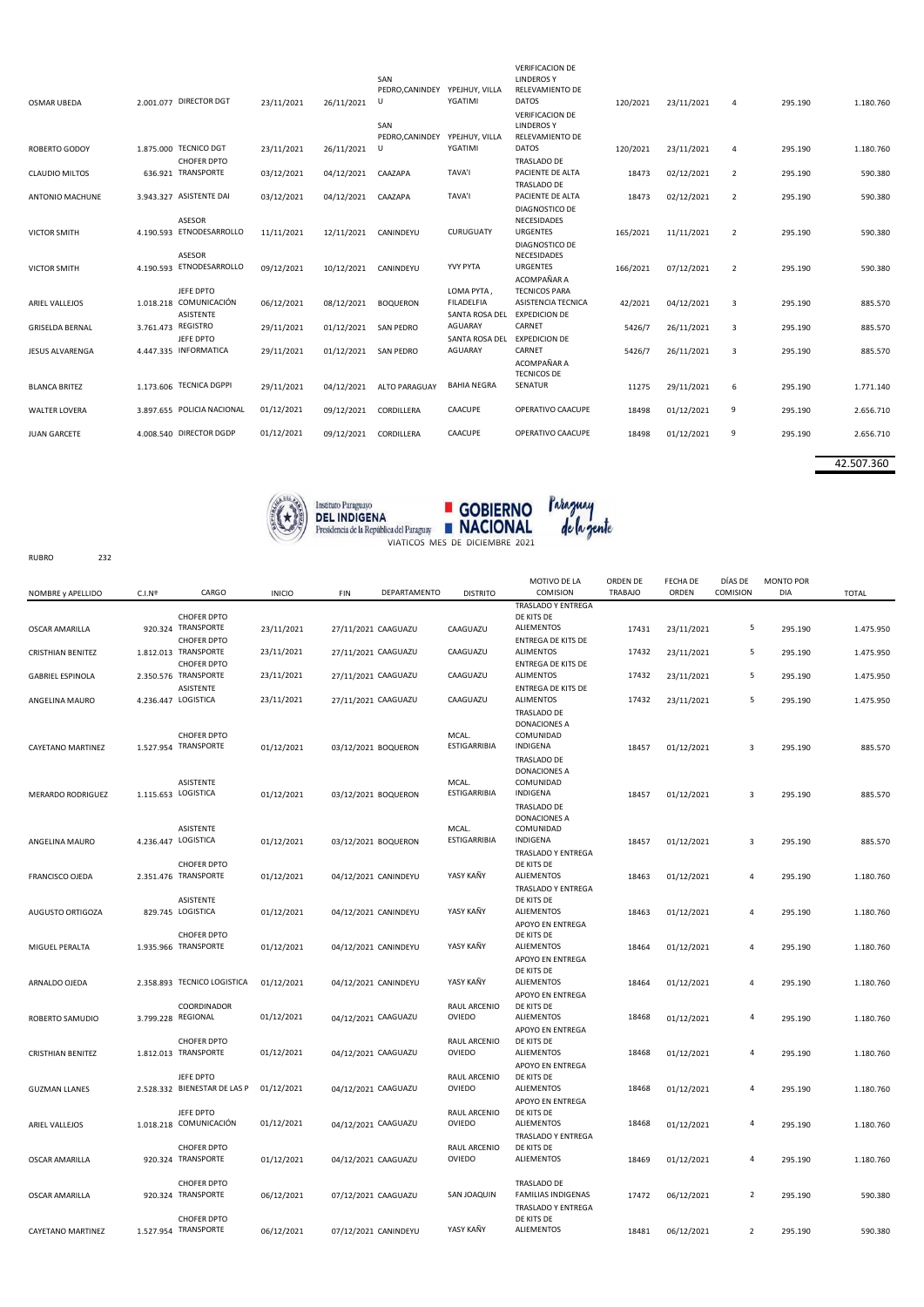| MERARDO RODRIGUEZ          | ASISTENTE<br>1.115.653 LOGISTICA                        | 06/12/2021 | 07/12/2021 CANINDEYU | YASY KAÑY                           | TRASLADO Y ENTREGA<br>DE KITS DE<br><b>ALIEMENTOS</b>            | 18481 | 06/12/2021 | $\overline{2}$ | 295.190 | 590.380               |
|----------------------------|---------------------------------------------------------|------------|----------------------|-------------------------------------|------------------------------------------------------------------|-------|------------|----------------|---------|-----------------------|
|                            | <b>CHOFER DPTO</b>                                      |            |                      |                                     | TRASLADO Y ENTREGA<br>DE KITS DE                                 |       |            |                |         |                       |
| FRANCISCO OJEDA            | 2.351.476 TRANSPORTE                                    | 06/12/2021 | 07/12/2021 CANINDEYU | YASY KAÑY                           | <b>ALIEMENTOS</b><br>TRASLADO Y ENTREGA                          | 18482 | 06/12/2021 | $\overline{2}$ | 295.190 | 590.380               |
| AUGUSTO ORTIGOZA           | ASISTENTE<br>829.745 LOGISTICA                          | 06/12/2021 | 07/12/2021 CANINDEYU | YASY KAÑY                           | DE KITS DE<br><b>ALIEMENTOS</b><br>APOYO EN ENTREGA              | 18482 | 06/12/2021 | $\overline{2}$ | 295.190 | 590.380               |
| MIGUEL PERALTA             | <b>CHOFER DPTO</b><br>1.935.966 TRANSPORTE              | 06/12/2021 | 07/12/2021 CANINDEYU | YASY KAÑY                           | DE KITS DE<br><b>ALIEMENTOS</b><br>APOYO EN ENTREGA              | 18483 | 06/12/2021 | $\overline{2}$ | 295.190 | 590.380               |
| ARNALDO OJEDA              | 2.358.893 TECNICO LOGISTICA                             | 06/12/2021 | 07/12/2021 CANINDEYU | YASY KAÑY                           | DE KITS DE<br><b>ALIEMENTOS</b><br>APOYO EN ENTREGA              | 18483 | 06/12/2021 | $\overline{2}$ | 295.190 | 590.380               |
| <b>CHRISTIAN FLORENTIN</b> | <b>CHOFER DPTO</b><br>2.140.660 TRANSPORTE              | 09/12/2021 | 12/12/2021 GUAIRA    | COLONIA<br>INDEPENDIENTE ALIEMENTOS | DE KITS DE<br>APOYO EN ENTREGA                                   | 17460 | 07/12/2021 | 4              | 295.190 | 1.180.760             |
| ANGELINA MAURO             | ASISTENTE<br>4.236.447 LOGISTICA                        | 09/12/2021 | 12/12/2021 GUAIRA    | COLONIA<br>INDEPENDIENTE ALIEMENTOS | DE KITS DE                                                       | 17460 | 07/12/2021 | 4              | 295.190 | 1.180.760             |
| ARIEL VALLEJOS             | JEFE DPTO<br>1.018.218 COMUNICACIÓN                     | 09/12/2021 | 12/12/2021 GUAIRA    | COLONIA<br>INDEPENDIENTE            | APOYO EN ENTREGA<br>DE KITS DE<br>ALIEMENTOS<br>APOYO EN ENTREGA | 17460 | 07/12/2021 | 4              | 295.190 | 1.180.760             |
| FERNANDO ROMAN             | <b>DIRECTOR</b><br>4.472.599 BIENESTAR ETNICO           | 09/12/2021 | 12/12/2021 GUAIRA    | COLONIA<br>INDEPENDIENTE            | DE KITS DE<br>ALIEMENTOS<br>TRASLADO Y ENTREGA                   | 17460 | 07/12/2021 | 4              | 295.190 | 1.180.760             |
| OSCAR AMARILLA             | CHOFER DPTO<br>920.324 TRANSPORTE                       | 09/12/2021 | 11/12/2021 CAAGUAZU  | REPATRIACION                        | DE KITS DE<br><b>ALIEMENTOS</b><br>TRASLADO Y ENTREGA            | 17473 | 09/12/2021 | 3              | 295.190 | 885.570               |
| CAYETANO MARTINEZ          | <b>CHOFER DPTO</b><br>1.527.954 TRANSPORTE              | 09/12/2021 | 11/12/2021 CANINDEYU | YASY KAÑY                           | DE KITS DE<br><b>ALIEMENTOS</b><br>TRASLADO Y ENTREGA            | 18480 | 09/12/2021 | 3              | 295.190 | 885.570               |
| MERARDO RODRIGUEZ          | ASISTENTE<br>1.115.653 LOGISTICA                        | 09/12/2021 | 11/12/2021 CANINDEYU | YASY KAÑY                           | DE KITS DE<br><b>ALIEMENTOS</b><br>TRASLADO Y ENTREGA            | 18480 | 09/12/2021 | 3              | 295.190 | 885.570               |
| FRANCISCO OJEDA            | <b>CHOFER DPTO</b><br>2.351.476 TRANSPORTE              | 09/12/2021 | 11/12/2021 CANINDEYU | YASY KAÑY                           | DE KITS DE<br><b>ALIEMENTOS</b><br>TRASLADO Y ENTREGA            | 18484 | 09/12/2021 | 3              | 295.190 | 885.570               |
| AUGUSTO ORTIGOZA           | ASISTENTE<br>829.745 LOGISTICA                          | 09/12/2021 | 11/12/2021 CANINDEYU | YASY KAÑY                           | DE KITS DE<br><b>ALIEMENTOS</b><br>APOYO EN ENTREGA              | 18484 | 09/12/2021 | 3              | 295.190 | 885.570               |
| MIGUEL PERALTA             | CHOFER DPTO<br>1.935.966 TRANSPORTE                     | 09/12/2021 | 11/12/2021 CANINDEYU | YASY KAÑY                           | DE KITS DE<br><b>ALIEMENTOS</b><br>APOYO EN ENTREGA              | 18485 | 09/12/2021 | 3              | 295.190 | 885.570               |
| ARNALDO OJEDA              | 2.358.893 TECNICO LOGISTICA                             | 09/12/2021 | 11/12/2021 CANINDEYU | YASY KAÑY                           | DE KITS DE<br><b>ALIEMENTOS</b><br>APOYO EN ENTREGA              | 18485 | 09/12/2021 | 3              | 295.190 | 885.570               |
| MIGUEL PERALTA             | <b>CHOFER DPTO</b><br>1.935.966 TRANSPORTE              | 13/12/2021 | 18/12/2021 CANINDEYU | CURUGUATY                           | DE KITS DE<br><b>ALIEMENTOS</b><br>APOYO EN ENTREGA              | 17454 | 13/12/2021 | 6              | 295.190 | 1.771.140             |
| ARNALDO OJEDA              | 2.358.893 TECNICO LOGISTICA                             | 13/12/2021 | 18/12/2021 CANINDEYU | CURUGUATY                           | DE KITS DE<br><b>ALIEMENTOS</b><br>TRASLADO Y ENTREGA            | 17454 | 13/12/2021 | 6              | 295.190 | 1.771.140             |
| FRANCISCO OJEDA            | <b>CHOFER DPTO</b><br>2.351.476 TRANSPORTE              | 13/12/2021 | 18/12/2021 CANINDEYU | CURUGUATY                           | DE KITS DE<br><b>ALIEMENTOS</b><br>TRASLADO Y ENTREGA            | 17455 | 13/12/2021 | 6              | 295.190 | 1.771.140             |
| AUGUSTO ORTIGOZA           | ASISTENTE<br>829.745 LOGISTICA                          | 13/12/2021 | 18/12/2021 CANINDEYU | CURUGUATY                           | DE KITS DE<br>ALIEMENTOS<br>APOYO EN ENTREGA                     | 17455 | 13/12/2021 | 6              | 295.190 | 1.771.140             |
| <b>CRISTHIAN BENITEZ</b>   | <b>CHOFER DPTO</b><br>1.812.013 TRANSPORTE              | 13/12/2021 | 18/12/2021 CAAGUAZU  | RAUL ARCENIO<br>OVIEDO              | DE KITS DE<br>ALIEMENTOS<br>APOYO EN ENTREGA                     | 18499 | 13/12/2021 | 6              | 295.190 | 1.771.140             |
| ANGELINA MAURO             | ASISTENTE<br>4.236.447 LOGISTICA                        | 13/12/2021 | 18/12/2021 CAAGUAZU  | RAUL ARCENIO<br>OVIEDO              | DE KITS DE<br><b>ALIEMENTOS</b><br>APOYO EN ENTREGA              | 18499 | 13/12/2021 | 6              | 295.190 | 1.771.140             |
| <b>GUZMAN LLANES</b>       | JEFE DPTO<br>2.528.332 BIENESTAR DE LAS P               | 13/12/2021 | 18/12/2021 CAAGUAZU  | RAUL ARCENIO<br>OVIEDO              | DE KITS DE<br><b>ALIEMENTOS</b><br>APOYO EN ENTREGA              | 18499 | 13/12/2021 | 6              | 295.190 | 1.771.140             |
| ROBERTO SAMUDIO            | COORDINADOR<br>3.799.228 REGIONAL<br><b>CHOFER DPTO</b> | 13/12/2021 | 18/12/2021 CAAGUAZU  | RAUL ARCENIO<br>OVIEDO<br>MCAL.     | DE KITS DE<br><b>ALIEMENTOS</b><br>TRASLADO DE                   | 18499 | 13/12/2021 | 6              | 295.190 | 1.771.140             |
| <b>CLAUDIO MILTOS</b>      | 636.921 TRANSPORTE<br>ASISTENTE                         | 14/12/2021 | 15/12/2021 BOQUERON  | ESTIGARRIBIA<br>MCAL.               | PACIENTE DE ALTA<br>TRASLADO DE                                  | 18487 | 14/12/2021 | $\overline{2}$ | 295.190 | 590.380               |
| OSCAR ESPINOLA             | 699.338 LOGISTICA<br>CHOFER DPTO                        | 14/12/2021 | 15/12/2021 BOQUERON  | ESTIGARRIBIA<br>PEDRO JUAN          | PACIENTE DE ALTA<br>TRASLADO DE                                  | 18487 | 14/12/2021 | $\overline{2}$ | 295.190 | 590.380               |
| <b>CLAUDIO MILTOS</b>      | 636.921 TRANSPORTE                                      | 16/12/2021 | 18/12/2021 AMAMBAY   | CABALLERO<br>PEDRO JUAN             | PACIENTE DE ALTA<br>TRASLADO DE                                  | 17463 | 16/12/2021 | 3              | 295.190 | 885.570               |
| ANTONIO MACHUNE            | 3.943.327 ASISTENTE DAI                                 | 16/12/2021 | 18/12/2021 AMAMBAY   | CABALLERO                           | PACIENTE DE ALTA                                                 | 17463 | 16/12/2021 | 3              | 295.190 | 885.570<br>51.363.060 |



| <b>RUBRO</b>          | 232 |                    |                                            |               |            |              |                        |                                     |                            |                   |                     |                                |              |
|-----------------------|-----|--------------------|--------------------------------------------|---------------|------------|--------------|------------------------|-------------------------------------|----------------------------|-------------------|---------------------|--------------------------------|--------------|
| NOMBRE y APELLIDO     |     | C.I.N <sup>2</sup> | CARGO                                      | <b>INICIO</b> | <b>FIN</b> | DEPARTAMENTO | <b>DISTRITO</b>        | MOTIVO DE LA<br><b>COMISION</b>     | ORDEN DE<br><b>TRABAJO</b> | FECHA DE<br>ORDEN | DÍAS DE<br>COMISION | <b>MONTO POR</b><br><b>DIA</b> | <b>TOTAL</b> |
| <b>CARLOS RECALDE</b> |     |                    | 4.531.679 ASESOR JURIDICO                  | 18/11/2021    | 19/11/2021 | CAAGUAZU     | RAUL ARCENIO<br>OVIEDO | <b>CONSTITUCION EN</b><br>COMUNIDAD | 17418                      | 18/11/2021        | ∠                   | 295.190                        | 590.380      |
| <b>EDGAR PESSOA</b>   |     |                    | <b>CHOFER DPTO</b><br>1.356.261 TRANSPORTE | 18/11/2021    | 19/11/2021 | CAAGUAZU     | RAUL ARCENIO<br>OVIEDO | <b>CONSTITUCION EN</b><br>COMUNIDAD | 17418                      | 18/11/2021        |                     | 295.190                        | 590.380      |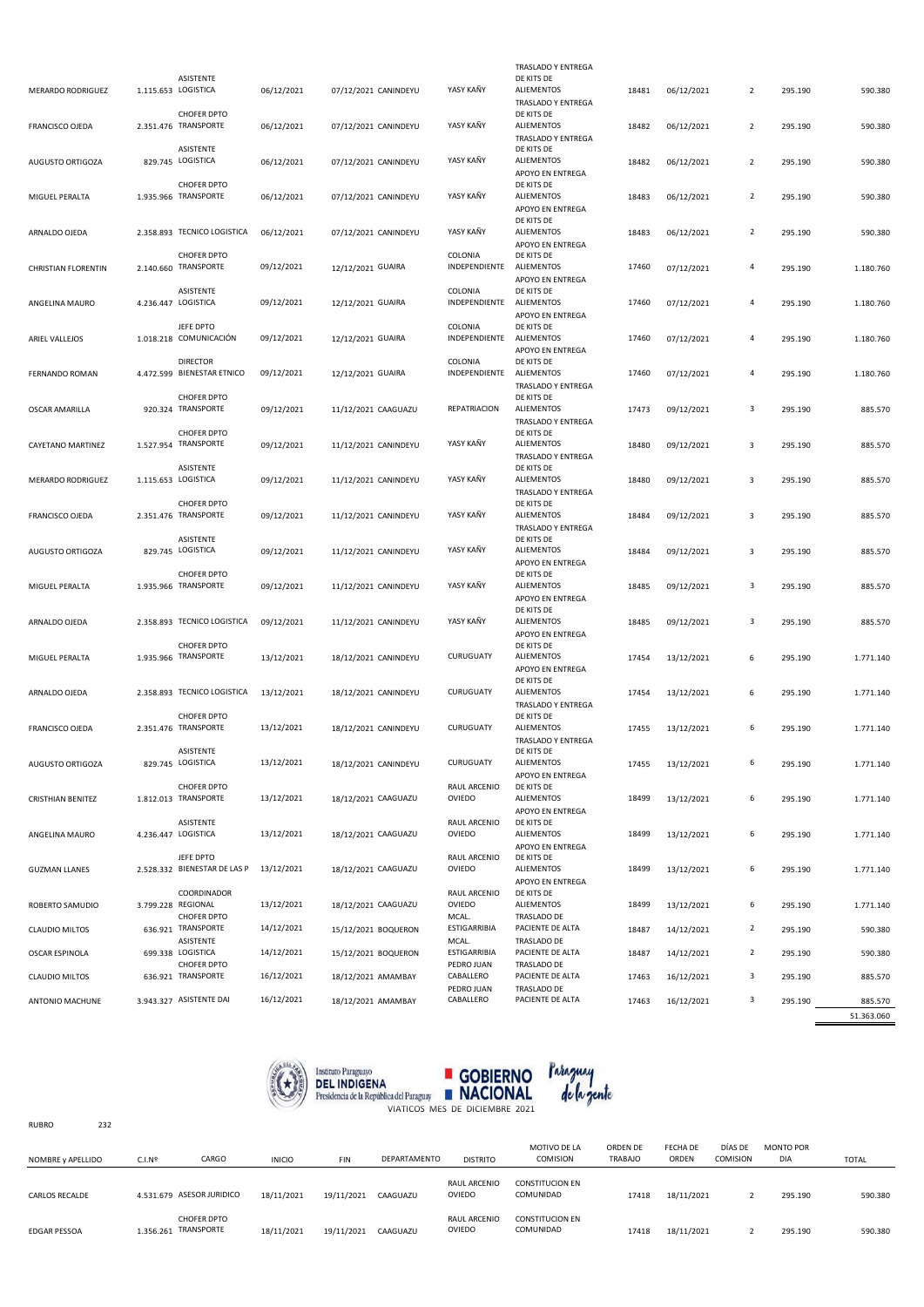| LUIS SANTA CRUZ         |                 | ASISTENTE<br>2.500.719 REGISTRO                                  | 22/11/2021 | 26/11/2021            | CAAZAPA                             | <b>SAN JUAN</b><br>NEPOMUCENO | DOCUMENTACION                                                                  | 17442    | 23/11/2021 | 5                       | 295.190 | 1.475.950 |
|-------------------------|-----------------|------------------------------------------------------------------|------------|-----------------------|-------------------------------------|-------------------------------|--------------------------------------------------------------------------------|----------|------------|-------------------------|---------|-----------|
| VICTOR INSAURRALDE      |                 | JEFE DPTO<br>872.298 PROYECTOS                                   | 22/11/2021 | 26/11/2021 CAAZAPA    |                                     | <b>SAN JUAN</b><br>NEPOMUCENO | DOCUMENTACION                                                                  | 17442    | 23/11/2021 | 5                       | 295.190 | 1.475.950 |
| <b>JULIO RODRIGUEZ</b>  |                 | 3.812.269 POLICIA NACIONAL                                       | 22/11/2021 | 26/11/2021 CAAZAPA    |                                     | <b>SAN JUAN</b><br>NEPOMUCENO | DOCUMENTACION                                                                  | 17442    | 23/11/2021 | 5                       | 295.190 | 1.475.950 |
| <b>WALTER LOVERA</b>    |                 | 3.897.655 POLICIA NACIONAL                                       | 22/11/2021 | 26/11/2021            | CAAZAPA                             | <b>SAN JUAN</b><br>NEPOMUCENO | <b>DOCUMENTACION</b><br>TRASLADO Y ENTREGA                                     | 17442    | 23/11/2021 | 5                       | 295.190 | 1.475.950 |
| JOEL MEDINA             |                 | <b>CHOFER DPTO</b><br>4.190.632 TRANSPORTE                       | 22/11/2021 | 27/12/2021            | CAAGUAZU                            | CAAGUAZU                      | DE KITS DE<br><b>ALIMENTOS</b><br>TRASLADO Y ENTREGA                           | 18450    | 22/11/2021 | 6                       | 295.190 | 1.771.140 |
| YSMAEL VILLASBOA        |                 | <b>CHOFER DPTO</b><br>5.194.479 TRANSPORTE                       | 23/11/2021 | 27/11/2021            | CAAGUAZU                            | CAAGUAZU                      | DE KITS DE<br><b>ALIMENTOS</b>                                                 | 17433    | 23/11/2021 | 5                       | 295.190 | 1.475.950 |
| CARLOS CASTRO           |                 | JEFE DPTO<br>3.852.031 FISCALIZACION                             | 25/11/2021 | 27/11/2021            | CAAGUAZU,<br>CAAZAPA, ITAPUA        | ENCARNACION                   | CAAGUAZU, ABAI, PAGO DE SUBSIDIO A<br><b>ESTUDIANTES</b>                       | 17435    | 24/11/2021 | 3                       | 295.190 | 885.570   |
| <b>EDGAR PESSOA</b>     |                 | <b>CHOFER DPTO</b><br>1.356.261 TRANSPORTE<br><b>CHOFER DPTO</b> | 25/11/2021 | 27/11/2021            | CAAGUAZU,<br>CAAZAPA, ITAPUA        | ENCARNACION                   | CAAGUAZU, ABAI, PAGO DE SUBSIDIO A<br><b>ESTUDIANTES</b><br>PAGO DE SUBSIDIO A | 17435    | 24/11/2021 | 3                       | 295.190 | 885.570   |
| MARCELINO RICARDO       |                 | 991.772 TRANSPORTE                                               | 29/11/2021 | 03/12/2021            | <b>BOQUERON</b>                     | FILADELFIA                    | <b>ESTUDIANTES</b>                                                             | 17437    | 29/11/2021 | 5                       | 295.190 | 1.475.950 |
| JULIO MONZON            |                 | JEFE DPTO GESTION<br>798.748 PROGRAM                             | 29/11/2021 | 03/12/2021            | <b>BOQUERON</b>                     | FILADELFIA                    | PAGO DE SUBSIDIO A<br><b>ESTUDIANTES</b>                                       | 17437    | 29/11/2021 | 5                       | 295.190 | 1.475.950 |
| CARLOS CASTRO           |                 | JEFE DPTO<br>3.852.031 FISCALIZACION                             | 29/11/2021 | 01/12/2021            | <b>SAN PEDRO</b>                    | YRYBUCUA                      | PAGO DE SUBSIDIO A<br><b>ESTUDIANTES</b>                                       | 17439    | 29/11/2021 | 3                       | 295.190 | 885.570   |
| <b>EDGAR PESSOA</b>     |                 | <b>CHOFER DPTO</b><br>1.356.261 TRANSPORTE                       | 29/11/2021 | 01/12/2021 SAN PEDRO  |                                     | YRYBUCUA                      | PAGO DE SUBSIDIO A<br><b>ESTUDIANTES</b>                                       | 17439    | 29/11/2021 | 3                       | 295.190 | 885.570   |
| <b>ANTONIO FRETES</b>   |                 | JEFE DPTO<br>1.054.326 AGRIMENSURA                               | 30/11/2021 | 03/12/2021            | <b>ITAPUA</b>                       | CARLOS A. LOPEZ LINDEROS      | TRABAJOS DE CAMPO,<br><b>DIMENSIONES Y</b>                                     | 17449    | 29/11/2021 | 4                       | 295.190 | 1.180.760 |
| <b>FLAVIO GIMENEZ</b>   |                 | 856.095 TECNICO DGT                                              | 30/11/2021 | 03/12/2021 ITAPUA     |                                     | CARLOS A. LOPEZ LINDEROS      | <b>DIMENSIONES Y</b>                                                           | 17449    | 29/11/2021 | 4                       | 295.190 | 1.180.760 |
| <b>GABRIEL ESPINOLA</b> |                 | <b>CHOFER DPTO</b><br>2.350.576 TRANSPORTE                       | 30/11/2021 | 03/12/2021            | <b>ITAPUA</b>                       | CARLOS A. LOPEZ LINDEROS      | <b>DIMENSIONES Y</b>                                                           | 17449    | 29/11/2021 | 4                       | 295.190 | 1.180.760 |
|                         |                 | <b>CHOFER DPTO</b>                                               |            |                       | CAAGUAZU                            | RAUL ARCENIO<br><b>OVIEDO</b> | DE KITS DE<br><b>ALIMENTOS</b>                                                 | 18452    |            | $\overline{a}$          |         |           |
| <b>JOEL MEDINA</b>      |                 | 4.190.632 TRANSPORTE                                             | 01/12/2021 | 04/12/2021            |                                     |                               | TRASLADO Y ENTREGA                                                             |          | 30/11/2021 |                         | 295.190 | 1.180.760 |
| YSMAEL VILLASBOA        |                 | <b>CHOFER DPTO</b><br>5.194.479 TRANSPORTE                       | 01/12/2021 | 04/12/2021            | CAAGUAZU                            | RAUL ARCENIO<br>OVIEDO        | DE KITS DE<br><b>ALIMENTOS</b>                                                 | 18467    | 01/12/2021 | 4                       | 295.190 | 1.180.760 |
| NORMA GONZALEZ          |                 | 2.258.088 JEFA DPTO SG                                           | 02/12/2021 | 09/12/2021            | CORDILLERA                          | CAACUPE                       | OPERATIVO CAACUPE                                                              | 18498    | 01/12/2021 | 8                       | 295.190 | 2.361.520 |
| BERNARDINA CANTERO      |                 | ASISTENTE<br>2.515.425 LOGISTICA<br>ASISTENTE                    | 02/12/2021 | 09/12/2021            | CORDILLERA                          | CAACUPE                       | OPERATIVO CAACUPE                                                              | 18498    | 01/12/2021 | 8                       | 295.190 | 2.361.520 |
| <b>GRISELDA BERNAL</b>  |                 | 3.761.473 REGISTRO<br>JEFA DPTO GESTION                          | 02/12/2021 | 09/12/2021            | CORDILLERA                          | CAACUPE                       | OPERATIVO CAACUPE                                                              | 18498    | 01/12/2021 | 8                       | 295.190 | 2.361.520 |
| <b>CRISTINA ROLON</b>   | 4.372.777 ADMIN |                                                                  | 05/12/2021 | 09/12/2021 CORDILLERA |                                     | CAACUPE                       | OPERATIVO CAACUPE                                                              | 18498    | 01/12/2021 | 5                       | 295.190 | 1.475.950 |
| YSMAEL VILLASBOA        |                 | <b>CHOFER DPTO</b><br>5.194.479 TRANSPORTE                       | 06/12/2021 | 07/12/2021 CAAGUAZU   |                                     | SAN JOAQUIN                   | DE KITS DE<br><b>ALIMENTOS</b>                                                 | 17470    | 06/12/2021 | $\overline{2}$          | 295.190 | 590.380   |
| CARLOS CASTRO           |                 | JEFE DPTO<br>3.852.031 FISCALIZACION                             | 06/12/2021 | 07/12/2021 CONCEPCION |                                     | PEDRO JUAN<br>CABALLERO       | PAGO DE SUBSIDIO A<br><b>ESTUDIANTES</b>                                       | 18474    | 06/12/2021 | $\overline{2}$          | 295.190 | 590.380   |
| EDGAR PESSOA            |                 | <b>CHOFER DPTO</b><br>1.356.261 TRANSPORTE                       | 06/12/2021 | 07/12/2021            | CONCEPCION                          | PEDRO JUAN<br>CABALLERO       | PAGO DE SUBSIDIO A<br><b>ESTUDIANTES</b>                                       | 18474    | 06/12/2021 | $\overline{2}$          | 295.190 | 590.380   |
| YSMAEL VILLASBOA        |                 | <b>CHOFER DPTO</b><br>5.194.479 TRANSPORTE                       | 09/12/2021 | 11/12/2021            | CAAGUAZU                            | <b>REPATRIACION</b>           | DE KITS DE<br><b>ALIMENTOS</b>                                                 | 17471    | 09/12/2021 | 3                       | 295.190 | 885.570   |
| JOEL MEDINA             |                 | <b>CHOFER DPTO</b><br>4.190.632 TRANSPORTE                       | 09/12/2021 | 11/12/2021 CAAGUAZU   |                                     | REPATRIACION                  | DE KITS DE<br><b>ALIMENTOS</b>                                                 | 17484    | 09/12/2021 | $\overline{\mathbf{3}}$ | 295.190 | 885.570   |
|                         |                 | <b>DIRECTOR GENERAL</b>                                          |            |                       |                                     |                               | <b>IDENTIFICACION DE</b><br>SITUACION DE                                       |          |            |                         |         |           |
| <b>GERARDO MARTINEZ</b> | 1.453.169 DGPPI |                                                                  | 09/12/2021 | 10/12/2021 AMAMBAY    |                                     | PAPITAN BADO                  | COMUNIDAES<br><b>IDENTIFICACION DE</b><br>SITUACION DE                         | 18491    | 09/12/2021 | $\overline{2}$          | 295.190 | 590.380   |
| <b>LINA FRANCO</b>      |                 | 1.768.999 JEFA DPTO TECNICO<br><b>CHOFER DPTO</b>                | 09/12/2021 | 10/12/2021 AMAMBAY    |                                     | PAPITAN BADO                  | COMUNIDAES<br><b>IDENTIFICACION DE</b><br>SITUACION DE                         | 18491    | 09/12/2021 | $\overline{2}$          | 295.190 | 590.380   |
| <b>GABRIEL ESPINOLA</b> |                 | 2.350.576 TRANSPORTE                                             | 09/12/2021 | 10/12/2021            | AMAMBAY                             | PAPITAN BADO                  | COMUNIDAES                                                                     | 18491    | 09/12/2021 | $\overline{2}$          | 295.190 | 590.380   |
| SERGIO ACHUCARRO        |                 | 2.152.838 TECNICO DGT                                            | 09/12/2021 | 11/12/2021            | CONCEPCION, SAN CAPIIBARY,<br>PEDRO | <b>TACUATI</b>                | <b>VERIFICACION DE</b><br><b>LINDEROS</b>                                      | 133/2021 | 06/12/2021 | 3                       | 295.190 | 885.570   |
| ROBERTO GODOY           |                 | 1.875.000 TECNICO DGT                                            | 09/12/2021 | 11/12/2021            | CONCEPCION, SAN CAPIIBARY,<br>PEDRO | <b>TACUATI</b>                | <b>VERIFICACION DE</b><br>LINDEROS                                             | 133/2021 | 06/12/2021 | 3                       | 295.190 | 885.570   |
| OSMAR UBEDA             |                 | 2.001.077 DIRECTOR DGT                                           | 09/12/2021 | 11/12/2021            | CONCEPCION, SAN CAPIIBARY,<br>PEDRO | <b>TACUATI</b>                | <b>VERIFICACION DE</b><br><b>LINDEROS</b>                                      | 133/2021 | 06/12/2021 | $\overline{\mathbf{3}}$ | 295.190 | 885.570   |
| <b>ANTONIO FRETES</b>   |                 | JEFE DPTO<br>1.054.326 AGRIMENSURA                               | 09/12/2021 | 11/12/2021            | ALTO PARANA                         | CUIDAD DEL ESTE JUZGADOS      | <b>ENTREGA DE</b><br>DOCUMENTOS A<br><b>ENTREGA DE</b>                         | 135/2021 | 09/12/2021 | 3                       | 295.190 | 885.570   |
| <b>FLAVIO GIMENEZ</b>   |                 | 856.095 TECNICO DGT                                              | 09/12/2021 |                       | 11/12/2021 ALTO PARANA              | CUIDAD DEL ESTE JUZGADOS      | DOCUMENTOS A<br><b>ENTREGA DE</b>                                              | 135/2021 | 09/12/2021 | 3                       | 295.190 | 885.570   |
| JULIO MONZON            |                 | JEFE DPTO GESTION<br>798.148 PROGRAM                             | 09/12/2021 |                       | 11/12/2021 ALTO PARANA              | CUIDAD DEL ESTE JUZGADOS      | DOCUMENTOS A                                                                   | 135/2021 | 09/12/2021 | 3                       | 295.190 | 885.570   |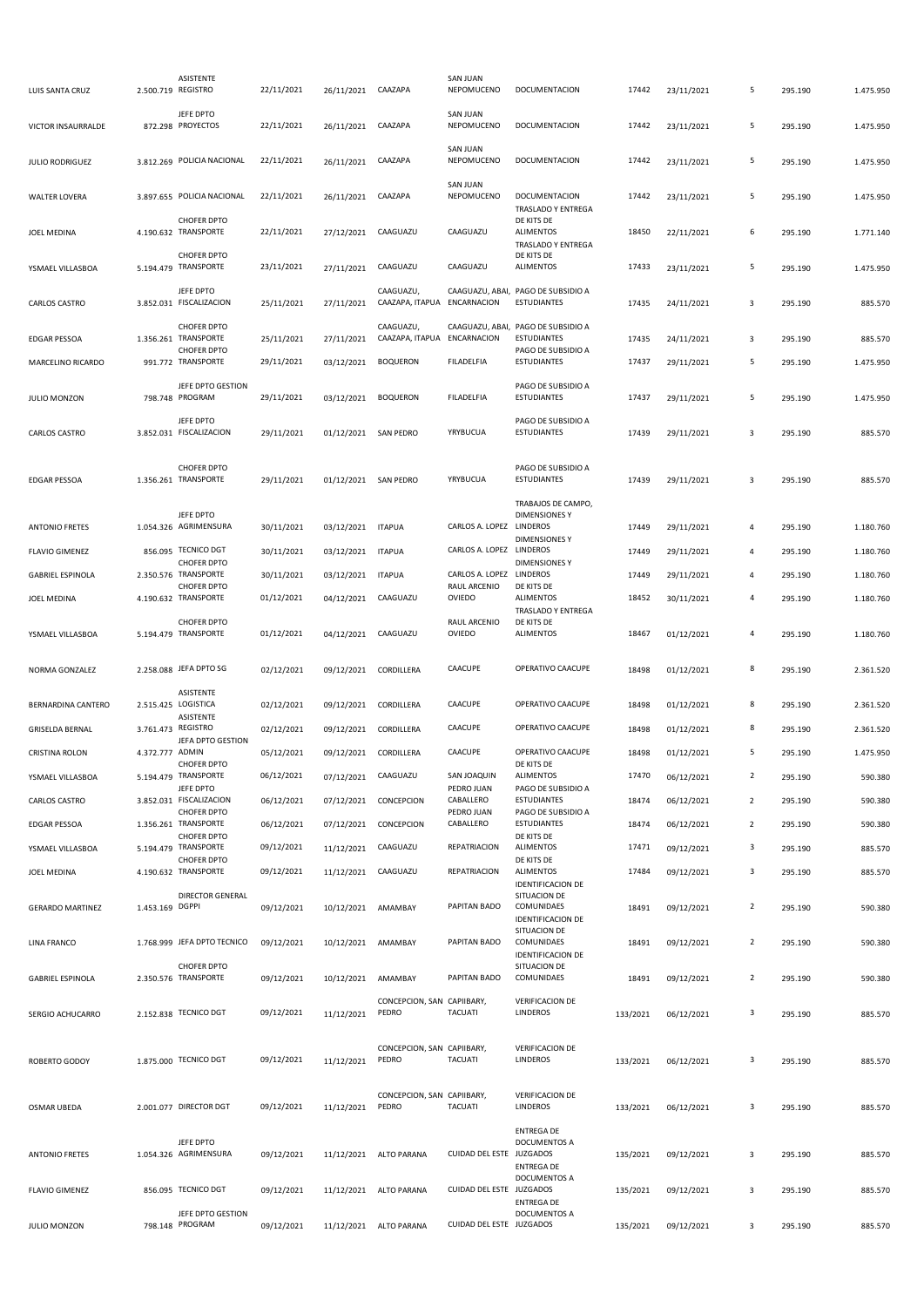|                          |                     | <b>CHOFER DPTO</b>          |            |            |                    | <b>RAUL ARCENIO</b> | <b>TRASLADO Y ENTREGA</b><br>DE KITS DE |          |            |                |         |           |
|--------------------------|---------------------|-----------------------------|------------|------------|--------------------|---------------------|-----------------------------------------|----------|------------|----------------|---------|-----------|
| JOEL MEDINA              |                     | 4.190.632 TRANSPORTE        | 13/12/2021 | 18/12/2021 | CAAGUAZU           | OVIEDO              | <b>ALIMENTOS</b>                        | 17451    | 13/12/2021 | 6              | 295.190 | 1.771.140 |
|                          |                     | <b>CHOFER DPTO</b>          |            |            |                    |                     | DE KITS DE                              |          |            |                |         |           |
| CAYETANO MARTINEZ        |                     | 1.527.954 TRANSPORTE        | 13/12/2021 | 18/12/2021 | CANINDEYU          | CURUGUATY           | <b>ALIMENTOS</b>                        | 17456    | 13/12/2021 | 6              | 295.190 | 1.771.140 |
|                          |                     | <b>ASISTENTE</b>            |            |            |                    |                     | DE KITS DE                              |          |            |                |         |           |
| <b>MERARDO RODRIGUEZ</b> | 1.115.653 LOGISTICA |                             | 13/12/2021 | 18/12/2021 | CANINDEYU          | CURUGUATY           | <b>ALIMENTOS</b>                        | 17456    | 13/12/2021 | 6              | 295.190 | 1.771.140 |
|                          |                     |                             |            |            | SAN PEDRO.         | JASY KAÑY.          |                                         |          |            |                |         |           |
|                          |                     |                             |            |            | CAAGUAZU.          | VAQUERIA,           | <b>ENTREGA DE</b>                       |          |            |                |         |           |
|                          |                     | <b>CHOFER DPTO</b>          |            |            | CANINDEYU,         | CAPIIBARY,          | MICROPROYECTOS A                        |          |            |                |         |           |
| MARCELINO RICARDO        |                     | 991.772 TRANSPORTE          | 13/12/2021 | 18/12/2021 | CAAZAPA            | CHORE               | COMUNIDADES                             | 17467    | 13/12/2021 | 6              | 295.190 | 1.771.140 |
|                          |                     |                             |            |            |                    |                     | <b>CONSTITUCION EN</b>                  |          |            |                |         |           |
| <b>ROBERTO GODOY</b>     |                     | 1.875.000 TECNICO DGT       | 13/12/2021 | 17/12/2021 | <b>SAN PEDRO</b>   | <b>TACUATI</b>      | COMUNIDAD                               | 18495    | 13/12/2021 | 5              | 295.190 | 1.475.950 |
|                          |                     |                             |            |            |                    |                     |                                         |          |            |                |         |           |
|                          |                     |                             |            |            |                    |                     | <b>CONSTITUCION EN</b>                  |          |            |                |         |           |
| SERGIO ACHUCARRO         |                     | 2.152.838 TECNICO DGT       | 13/12/2021 | 17/12/2021 | <b>SAN PEDRO</b>   | <b>TACUATI</b>      | COMUNIDAD                               | 18495    | 13/12/2021 | 5              | 295.190 | 1.475.950 |
|                          |                     | <b>CHOFER DPTO</b>          |            |            |                    |                     | <b>CONSTITUCION EN</b>                  |          |            |                |         |           |
| <b>GABRIEL ESPINOLA</b>  |                     | 2.350.576 TRANSPORTE        | 13/12/2021 | 17/12/2021 | <b>SAN PEDRO</b>   | <b>TACUATI</b>      | COMUNIDAD                               | 18495    | 13/12/2021 | 5              | 295.190 | 1.475.950 |
|                          |                     |                             |            |            |                    |                     | TRASLADO Y ENTREGA                      |          |            |                |         |           |
|                          |                     | <b>CHOFER DPTO</b>          |            |            |                    | <b>RAUL ARCENIO</b> | DE KITS DE                              |          |            |                |         |           |
| YSMAEL VILLASBOA         |                     | 5.194.479 TRANSPORTE        | 13/12/2021 | 18/12/2021 | CAAGUAZU           | OVIEDO              | <b>ALIMENTOS</b>                        | 18500    | 13/12/2021 | 6              | 295.190 | 1.771.140 |
|                          |                     | ASESOR                      |            |            |                    |                     | NECESIDADES                             |          |            |                |         |           |
| <b>VICTOR SMITH</b>      |                     | 4.190.593 ETNODESARROLLO    | 13/12/2021 | 18/12/2021 | CANINDEYU          | CURUGUATY           | <b>URGENTES</b>                         | 181/2021 | 10/12/2021 | 6              | 295.190 | 1.771.140 |
|                          |                     | JEFE DPTO GESTION           |            |            |                    | <b>RAUL ARCENIO</b> |                                         |          |            |                |         |           |
| JULIO MONZON             |                     | 798.748 PROGRAM             | 13/12/2021 | 16/12/2021 | CAAGUAZU           | OVIEDO              | PARTICIPAR EN TALLER                    | 46/2021  | 10/12/2021 | 4              | 295.190 | 1.180.760 |
|                          |                     |                             |            |            |                    | JASY KAÑY, SAN      |                                         |          |            |                |         |           |
|                          |                     |                             |            |            |                    | VICENTE.            | ACOMPAÑAR Y                             |          |            |                |         |           |
|                          |                     |                             |            |            | SAN PEDRO.         | PANCHOLO,           | <b>PARTICIPAREN</b>                     |          |            |                |         |           |
| ALBA GUILLEN             |                     | 2.327.033 TECNICA DPE       | 14/12/2021 | 17/12/2021 | CANINDEYU          | YPEHU               | <b>JORNADAS</b>                         | 45/2021  | 10/12/2021 | 4              | 295.190 | 1.180.760 |
|                          |                     |                             |            |            |                    |                     | SEGUIMIENTO A                           |          |            |                |         |           |
|                          |                     |                             |            |            |                    |                     | FAMILIAS                                |          |            |                |         |           |
| <b>LINA FRANCO</b>       |                     | 1.768.999 JEFA DPTO TECNICO | 16/12/2021 | 17/12/2021 | <b>ALTO PARANA</b> | <b>ITAKYRY</b>      | REASENTADAS                             | 89/2021  | 15/12/2021 | $\overline{2}$ | 295.190 | 590.380   |
|                          |                     |                             |            |            |                    |                     |                                         |          |            |                |         |           |

VIATICOS MES DE DICIEMBRE 2021

61.399.520





RUBRO 232

| NOMBRE y APELLIDO          | C.I.N <sup>2</sup> | CARGO                                                           | <b>INICIO</b> | <b>FIN</b>           | DEPARTAMENTO                            | <b>DISTRITO</b>                          | MOTIVO DE LA<br>COMISION                                             | ORDEN DE<br><b>TRABAJO</b> | FECHA DE<br>ORDEN | DÍAS DE<br>COMISION | <b>MONTO POR</b><br>DIA | <b>TOTAL</b> |
|----------------------------|--------------------|-----------------------------------------------------------------|---------------|----------------------|-----------------------------------------|------------------------------------------|----------------------------------------------------------------------|----------------------------|-------------------|---------------------|-------------------------|--------------|
|                            |                    | JEFE DPTO                                                       |               |                      |                                         |                                          |                                                                      |                            |                   |                     |                         |              |
| <b>GUZMAN OJEDA</b>        |                    | <b>SERVICIOS</b><br>1.851.000 GENERALES                         | 01/10/2021    | 03/10/2021 CANINDEYU |                                         | YVYRAROBANA                              | <b>GESTIONES CON</b><br><b>LIDERES</b>                               | 18372                      | 01/10/2021        | 3                   | 295.190                 | 885.570      |
| <b>OSCAR AMARILLA</b>      |                    | 920.324 CONDUCTOR<br><b>COORDINADOR</b>                         | 16/11/2021    | 20/11/2021 CAAGUAZU  |                                         | <b>SAN ALBERTO</b>                       | TRASLADO Y ENTREGA<br><b>DE VIVERES</b><br><b>ENTREGA DE KITS DE</b> | 18443                      | 16/11/2021        | 5                   | 295.190                 | 1.475.950    |
| ROBERTO SAMUDIO            |                    | 3.799.228 REGIONAL<br><b>ASISTENTE</b>                          | 23/11/2021    | 27/11/2021 CAAGUAZU  |                                         | CAAGUAZU                                 | <b>ALIMENTOS</b>                                                     | 17432                      | 23/11/2021        | 5                   | 295.190                 | 1.475.950    |
| <b>GLADYS JARA</b>         |                    | 757.638 REGISTRO<br>JEFA DPTO GESTION                           | 29/11/2021    | 04/12/2021           |                                         |                                          | PRESIDENTE HAYES PUERTO PINASCO DOCUMENTACION                        | 17447                      | 29/11/2021        | 6                   | 295.190                 | 1.771.140    |
| <b>CRISTINA ROLON</b>      | 4.372.777 ADMIN    | JEFE DPTO                                                       | 29/11/2021    | 04/12/2021           |                                         |                                          | PRESIDENTE HAYES PUERTO PINASCO DOCUMENTACION                        | 17447                      | 29/11/2021        | 6                   | 295.190                 | 1.771.140    |
| VICTOR INSAURRALDE         |                    | 872.298 PROYECTOS                                               | 29/11/2021    | 04/12/2021           |                                         |                                          | PRESIDENTE HAYES PUERTO PINASCO DOCUMENTACION                        | 17447                      | 29/11/2021        | 6                   | 295.190                 | 1.771.140    |
| LEONARDO AREVALOS          |                    | 4.693.636 POLICIA NACIONAL                                      | 29/11/2021    | 04/12/2021           |                                         |                                          | PRESIDENTE HAYES PUERTO PINASCO DOCUMENTACION                        | 17447                      | 29/11/2021        | 6                   | 295.190                 | 1.771.140    |
| <b>JULIO RODRIGUEZ</b>     |                    | 3.812.269 POLICIA NACIONAL                                      | 29/11/2021    | 04/12/2021           |                                         |                                          | PRESIDENTE HAYES PUERTO PINASCO DOCUMENTACION                        | 17447                      | 29/11/2021        | 6                   | 295.190                 | 1.771.140    |
| <b>CHRISTIAN FLORENTIN</b> |                    | CHOFER DPTO<br>2.140.660 TRANSPORTE                             | 02/12/2021    | 03/12/2021           | CANINDEYU                               | CURUGUATY                                | TRASLADO Y ENTREGA<br>DE HERRAMIENTAS<br>APOYO EN ENTREGA            | 18471                      | 02/12/2021        | $\overline{2}$      | 295.190                 | 590.380      |
| VICTOR INSAURRALDE         |                    | JEFE DPTO<br>872.298 PROYECTOS                                  | 06/12/2021    | 07/12/2021 CAAGUAZU  |                                         | YHY, SAN<br><b>JOAQUIN</b>               | DE KITS DE<br><b>ALIMENTOS</b><br>APOYO EN ENTREGA                   | 17466                      | 06/12/2021        | $\overline{2}$      | 295.190                 | 590.380      |
| ANGELINA MAURO             |                    | <b>ASISTENTE</b><br>4.236.447 LOGISTICA                         | 06/12/2021    | 07/12/2021 CAAGUAZU  |                                         | YHY, SAN<br><b>JOAQUIN</b>               | DE KITS DE<br><b>ALIMENTOS</b><br>APOYO EN ENTREGA                   | 17466                      | 06/12/2021        | $\overline{2}$      | 295.190                 | 590.380      |
| <b>GUZMAN LLANES</b>       |                    | JEFE DPTO<br>2.528.332 BIENESTAR DE LAS P<br><b>CHOFER DPTO</b> | 06/12/2021    | 07/12/2021 CAAGUAZU  |                                         | YHY, SAN<br><b>JOAQUIN</b><br>TTE, IRALA | DE KITS DE<br><b>ALIMENTOS</b><br><b>ENTREGA DE KITS DE</b>          | 17466                      | 06/12/2021        | $\overline{2}$      | 295.190                 | 590.380      |
| <b>CHRISTIAN FLORENTIN</b> |                    | 2.140.660 TRANSPORTE                                            | 08/12/2021    | 08/12/2021           | PRESIDENTE HAYES FERNANDEZ              |                                          | <b>ALIMENTOS</b><br>APOYO EN ENTREGA                                 | 17493                      | 07/12/2021        | $\mathbf{1}$        | 295.190                 | 295.190      |
| VICTOR INSAURRALDE         |                    | JEFE DPTO<br>872.298 PROYECTOS                                  | 09/12/2021    | 11/12/2021           | CAAGUAZU                                | <b>REPATRIACION</b>                      | DE KITS DE<br><b>ALIMENTOS</b><br><b>APOYO EN ENTREGA</b>            | 17465                      | 09/12/2021        | $\overline{2}$      | 295.190                 | 590.380      |
| <b>GUZMAN LLANES</b>       |                    | JEFE DPTO<br>2.528.332 BIENESTAR DE LAS P                       | 09/12/2021    | 11/12/2021           | CAAGUAZU                                | REPATRIACION                             | DE KITS DE<br><b>ALIMENTOS</b><br>APOYO EN ENTREGA                   | 17465                      | 09/12/2021        | $\overline{2}$      | 295.190                 | 590.380      |
|                            |                    | COORDINADOR                                                     |               |                      |                                         |                                          | DE KITS DE                                                           |                            |                   |                     |                         |              |
| ROBERTO SAMUDIO            |                    | 3.799.228 REGIONAL                                              | 09/12/2021    | 11/12/2021           | CAAGUAZU<br>CANINDEYU, ALTO CERRO PYTA, | <b>REPATRIACION</b>                      | <b>ALIMENTOS</b><br><b>VERIFICACION DE</b>                           | 17465                      | 09/12/2021        | $\overline{2}$      | 295.190                 | 590.380      |
| <b>CARLOS RECALDE</b>      |                    | 4.531.679 ASESOR JURIDICO<br>CHOFER DPTO                        | 09/12/2021    | 10/12/2021           | PARANA<br>CANINDEYU, ALTO CERRO PYTA,   | <b>MINGA PORA</b>                        | ASAMBLEA<br><b>VERIFICACION DE</b>                                   | 18493                      | 09/12/2021        | $\overline{2}$      | 295.190                 | 590.380      |
| <b>EDGAR PESSOA</b>        |                    | 1.356.261 TRANSPORTE                                            | 09/12/2021    | 10/12/2021           | PARANA                                  | MINGA PORA                               | ASAMBLEA<br>TRASLADO Y ENTREGA                                       | 18493                      | 09/12/2021        | $\overline{2}$      | 295.190                 | 590.380      |
| OSCAR AMARILLA             |                    | <b>CHOFER DPTO</b><br>920.324 TRANSPORTE<br><b>ASISTENTE</b>    | 13/12/2021    | 18/12/2021           | CAAGUAZU                                | RAUL ARCENIO<br><b>OVIEDO</b>            | DE KITS DE<br><b>ALIMENTOS</b><br><b>VERIFICACION DE</b>             | 17452                      | 13/12/2021        | 6                   | 295.190                 | 1.771.140    |
| <b>GLADYS JARA</b>         |                    | 757.638 REGISTRO                                                | 15/12/2021    | 17/12/2021           | CANINDEYU                               | <b>YVY PYTA</b>                          | <b>ASAMBLEAY</b><br><b>DOCUMENTACION</b>                             | 17459                      | 14/12/2021        | $\overline{3}$      | 295.190                 | 885.570      |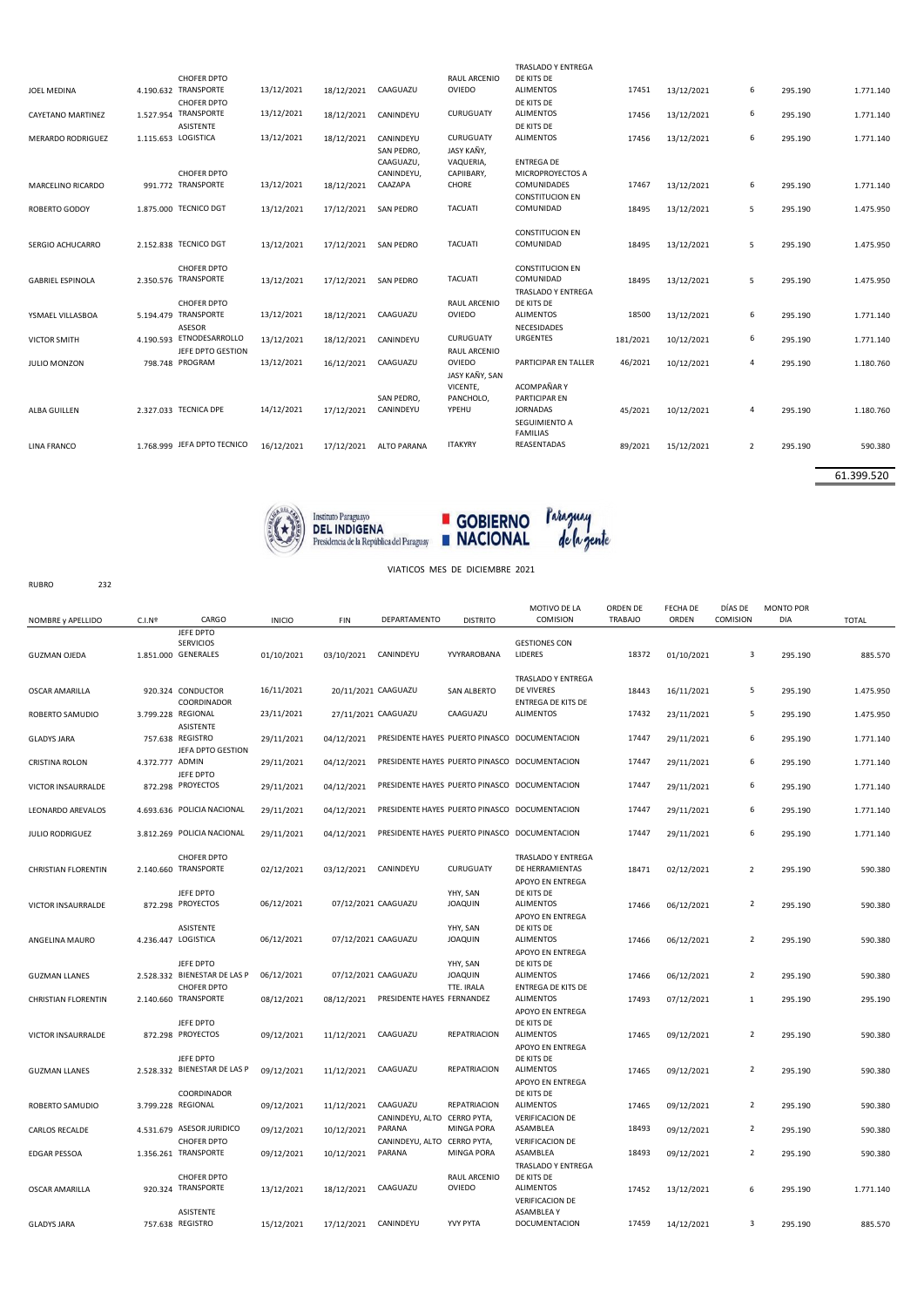| VICTOR INSAURRALDE         |                   | JEFE DPTO<br>872.298 PROYECTOS             | 15/12/2021 | 17/12/2021 | CANINDEYU                  | YVY PYTA                           | <b>VERIFICACION DE</b><br><b>ASAMBLEAY</b><br><b>DOCUMENTACION</b> | 17459 | 14/12/2021 | 3              | 295.190 | 885.570   |
|----------------------------|-------------------|--------------------------------------------|------------|------------|----------------------------|------------------------------------|--------------------------------------------------------------------|-------|------------|----------------|---------|-----------|
|                            |                   |                                            |            |            |                            |                                    | <b>VERIFICACION DE</b><br>ASAMBLEA Y                               |       |            |                |         |           |
| <b>JULIO RODRIGUEZ</b>     |                   | 3.812.269 POLICIA NACIONAL                 | 15/12/2021 | 17/12/2021 | CANINDEYU                  | YVY PYTA                           | DOCUMENTACION<br><b>VERIFICACIONES DE</b>                          | 17459 | 14/12/2021 | 3              | 295.190 | 885.570   |
| <b>BRUNO PAREDES</b>       |                   | 2.994.966 AUDITOR INTERNO                  | 20/12/2021 | 23/12/2021 | ALTO PARANA                | <b>ITAKYRY</b>                     | TRANSFERENCIAS                                                     | 17486 | 20/12/2021 | 3              | 295.190 | 885.570   |
| RODNEY CAMACHO             | 2.041.840 CUENTAS | JEFE RENDICION DE                          | 20/12/2021 | 23/12/2021 | <b>ALTO PARANA</b>         | <b>ITAKYRY</b>                     | <b>VERIFICACIONES DE</b><br>TRANSFERENCIAS                         | 17486 | 20/12/2021 | 3              | 295.190 | 885.570   |
|                            |                   |                                            |            |            |                            |                                    | APOYO EN ENTREGA                                                   |       |            |                |         |           |
| MIGUEL PERALTA             |                   | <b>CHOFER DPTO</b><br>1.935.966 TRANSPORTE | 20/12/2021 | 23/12/2021 | CANINDEYU                  | <b>VILLA YGATIMI</b>               | DE KITS DE<br><b>ALIMENTOS</b>                                     | 18504 | 20/12/2021 | 4              | 295.190 | 1.180.760 |
|                            |                   |                                            |            |            |                            |                                    | APOYO EN ENTREGA                                                   |       |            |                |         |           |
| ARNALDO OJEDA              |                   | 2.358.893 TECNICO LOGISTICA                | 20/12/2021 | 23/12/2021 | CANINDEYU                  | <b>VILLA YGATIMI</b>               | DE KITS DE<br><b>ALIMENTOS</b>                                     | 18504 | 20/12/2021 | Δ              | 295.190 | 1.180.760 |
|                            |                   |                                            |            |            |                            |                                    | TRASLADO Y ENTREGA<br>DE KITS DE                                   |       |            |                |         |           |
| <b>FRANCISCO OJEDA</b>     |                   | <b>CHOFER DPTO</b><br>2.351.476 TRANSPORTE | 20/12/2021 | 23/12/2021 | CANINDEYU                  | <b>VILLA YGATIMI</b>               | <b>ALIMENTOS</b>                                                   | 18505 | 20/12/2021 | 4              | 295.190 | 1.180.760 |
|                            |                   | <b>ASISTENTE</b>                           |            |            |                            |                                    | <b>TRASLADO Y ENTREGA</b><br>DE KITS DE                            |       |            |                |         |           |
| AUGUSTO ORTIGOZA           |                   | 829.745 LOGISTICA                          | 20/12/2021 | 23/12/2021 | CANINDEYU                  | VILLA YGATIMI                      | <b>ALIMENTOS</b>                                                   | 18505 | 20/12/2021 | Δ              | 295.190 | 1.180.760 |
|                            |                   | <b>CHOFER DPTO</b>                         |            |            |                            |                                    | APOYO EN ENTREGA<br>DE KITS DE                                     |       |            |                |         |           |
| <b>CAYETANO MARTINEZ</b>   |                   | 1.527.954 TRANSPORTE                       | 20/12/2021 | 23/12/2021 | CANINDEYU                  | <b>VILLA YGATIMI</b>               | <b>ALIMENTOS</b>                                                   | 18510 | 20/12/2021 | 4              | 295.190 | 1.180.760 |
|                            |                   | <b>ASISTENTE</b>                           |            |            |                            |                                    | APOYO EN ENTREGA<br>DE KITS DE                                     |       |            |                |         |           |
| MERARDO RODRIGUEZ          |                   | 1.115.653 LOGISTICA                        | 20/12/2021 | 23/12/2021 | CANINDEYU                  | <b>VILLA YGATIMI</b>               | <b>ALIMENTOS</b>                                                   | 18510 | 20/12/2021 | 4              | 295.190 | 1.180.760 |
| <b>CLAUDIO MILTOS</b>      |                   | <b>CHOFER DPTO</b><br>636.921 TRANSPORTE   | 21/12/2021 | 22/12/2021 | CANINDEYU                  | <b>VILLA YGATIMI</b>               | <b>TRASLADO DE</b><br>PACIENTE DE ALTA                             | 17489 | 21/12/2021 | $\overline{2}$ | 295.190 | 590.380   |
|                            |                   | ASISTENTE                                  |            |            |                            |                                    | <b>TRASLADO DE</b>                                                 |       |            |                |         |           |
| <b>OSCAR ESPINOLA</b>      |                   | 699.338 LOGISTICA<br><b>CHOFER DPTO</b>    | 21/12/2021 | 22/12/2021 | CANINDEYU                  | <b>VILLA YGATIMI</b><br>TTE, IRALA | PACIENTE DE ALTA<br><b>ENTREGA DE KITS DE</b>                      | 17489 | 21/12/2021 | 2              | 295.190 | 590.380   |
| <b>CHRISTIAN FLORENTIN</b> |                   | 2.140.660 TRANSPORTE                       | 22/12/2021 | 23/12/2021 | PRESIDENTE HAYES FERNANDEZ |                                    | <b>ALIMENTOS</b>                                                   | 17421 | 22/11/2021 | 2              | 295.190 | 590.380   |
|                            |                   |                                            |            |            |                            |                                    |                                                                    |       |            |                |         |           |

33.356.470





| $\sim$ $\sim$<br>VIATICOS MES DE DICIEMBRE 2021 |     |                    |                                                |               |                      |              |                 |                                                      |                            |                   |                     |                         |                        |
|-------------------------------------------------|-----|--------------------|------------------------------------------------|---------------|----------------------|--------------|-----------------|------------------------------------------------------|----------------------------|-------------------|---------------------|-------------------------|------------------------|
| <b>RUBRO</b>                                    | 232 |                    |                                                |               |                      |              |                 |                                                      |                            |                   |                     |                         |                        |
| NOMBRE y APELLIDO                               |     | C.I.N <sup>2</sup> | CARGO                                          | <b>INICIO</b> | <b>FIN</b>           | DEPARTAMENTO | <b>DISTRITO</b> | MOTIVO DE LA<br>COMISION                             | ORDEN DE<br><b>TRABAJO</b> | FECHA DE<br>ORDEN | DÍAS DE<br>COMISION | <b>MONTO POR</b><br>DIA | <b>TOTAL</b>           |
|                                                 |     |                    | ASESOR                                         |               |                      |              |                 | REALIZAR<br>DIAGNOSTICO DE<br>NECECIDADES            |                            |                   |                     |                         |                        |
| <b>VICTOR SMITH</b>                             |     |                    | 4.190.593 ETNODESARROLLO                       | 20/12/2021    | 23/12/2021 CAAZAPA   |              | AVAI            | <b>URGENTES</b><br><b>VERIFICACIONES DE</b>          | <b>MEMO</b>                | 20/12/2021        | 4                   | 295.190                 | 1.180.760              |
| <b>BRUNO PAREDES</b>                            |     |                    | 2.994.966 AUDITOR INTERNO<br>JEFE RENDICION DE | 27/12/2021    | 30/12/2021 CANINDEYU |              | CANINDEYU       | TRANSFERENCIAS<br><b>VERIFICACIONES DE</b>           | 17487                      | 27/12/2021        | 3                   | 295.190                 | 885.570                |
| RODNEY CAMACHO                                  |     | 2.041.840 CUENTAS  |                                                | 27/12/2021    | 30/12/2021 CANINDEYU |              | CANINDEYU       | TRANSFERENCIAS                                       | 17487                      | 27/12/2021        | 3                   | 295.190                 | 885.570                |
| YSMAEL VILLASBOA                                |     |                    | CHOFER DPTO<br>5.194.479 TRANSPORTE            | 27/12/2021    | 30/12/2021 CAAGUAZU  |              | CAAGUAZU        | TRASLADO DE<br><b>FAMILIAS INDIGENAS</b>             | <b>MEMO</b>                |                   | 4                   | 295.190                 | 1.180.760              |
| <b>GUZMAN LLANES</b>                            |     |                    | JEFE DPTO<br>2.528.332 BIENESTAR DE LAS P      | 27/12/2021    | 30/12/2021 CAAGUAZU  |              | CAAGUAZU        | APOYO EN TRASLADO<br><b>DE FAMILIAS</b><br>INDIGENAS | <b>MEMO</b>                |                   | 4                   | 295.190                 | 1.180.760              |
| <b>CRISTHIAN BENITEZ</b>                        |     |                    | <b>CHOFER DPTO</b><br>1.812.013 TRANSPORTE     | 27/12/2021    | 30/12/2021 CAAGUAZU  |              | CAAGUAZU        | APOYO EN TRASLADO<br><b>DE FAMILIAS</b><br>INDIGENAS | <b>MEMO</b>                |                   | 4                   | 295.190                 | 1.180.760              |
| ROBERTO SAMUDIO                                 |     | 3.799.228 REGIONAL | COORDINADOR                                    | 27/12/2021    | 30/12/2021 CAAGUAZU  |              | CAAGUAZU        | APOYO EN TRASLADO<br>DE FAMILIAS<br><b>INDIGENAS</b> | <b>MEMO</b>                |                   | 4                   | 295.190                 | 1.180.760<br>7.674.940 |
|                                                 |     |                    |                                                |               |                      |              |                 |                                                      |                            |                   |                     |                         |                        |





RUBRO 232

| NOMBRE y APELLIDO        | C.I.N <sup>2</sup> | CARGO                                                | <b>INICIO</b> | <b>FIN</b>           | DEPARTAMENTO | <b>DISTRITO</b>     | MOTIVO DE LA<br><b>COMISION</b>                            | ORDEN DE<br><b>TRABAJO</b> | FECHA DE<br>ORDEN | DÍAS DE<br>COMISION | <b>MONTO POR</b><br><b>DIA</b> | <b>TOTAL</b> |
|--------------------------|--------------------|------------------------------------------------------|---------------|----------------------|--------------|---------------------|------------------------------------------------------------|----------------------------|-------------------|---------------------|--------------------------------|--------------|
| <b>GUZMAN OJEDA</b>      |                    | JEFE DPTO<br><b>SERVICIOS</b><br>1.851.000 GENERALES | 27/12/2021    | 30/12/2021 CANINDEYU |              | <b>CORPU CHISTI</b> | APOYO EN ENTREGA<br>DE KITS DE KITS DE<br><b>ALIMENTOS</b> | <b>MEMO</b>                |                   | $\overline{4}$      | 295.190                        | 1.180.760    |
| ANGELINA MAURO           |                    | <b>ASISTENTE</b><br>4.236.447 LOGISTICA              | 27/12/2021    | 30/12/2021 CANINDEYU |              | <b>CORPU CHISTI</b> | APOYO EN ENTREGA<br>DE KITS DE KITS DE<br><b>ALIMENTOS</b> | <b>MEMO</b>                |                   | $\overline{4}$      | 295.190                        | 1.180.760    |
| MIGUEL PERALTA           | 1.935.966          | CHOFER DPTO<br><b>TRANSPORTE</b>                     | 27/12/2021    | 30/12/2021 CANINDEYU |              | YBY PYTA            | APOYO EN ENTREGA<br>DE KITS DE KITS DE<br><b>ALIMENTOS</b> | <b>MEMO</b>                |                   | $\overline{4}$      | 295.190                        | 1.180.760    |
| ARNALDO OJEDA            | 2.358.893          | <b>TECNICO LOGISTICA</b>                             | 27/12/2021    | 30/12/2021 CANINDEYU |              | YBY PYTA            | APOYO EN ENTREGA<br>DE KITS DE KITS DE<br><b>ALIMENTOS</b> | <b>MEMO</b>                |                   | 4                   | 295.190                        | 1.180.760    |
| <b>CAYETANO MARTINEZ</b> | 1.527.954          | <b>CHOFER DPTO</b><br><b>TRANSPORTE</b>              | 27/12/2021    | 30/12/2021 CANINDEYU |              | YBY PYTA            | TRASLADO DE KITS DE<br><b>ALIMENTOS</b>                    | <b>MEMO</b>                |                   | 4                   | 295.190                        | 1.180.760    |